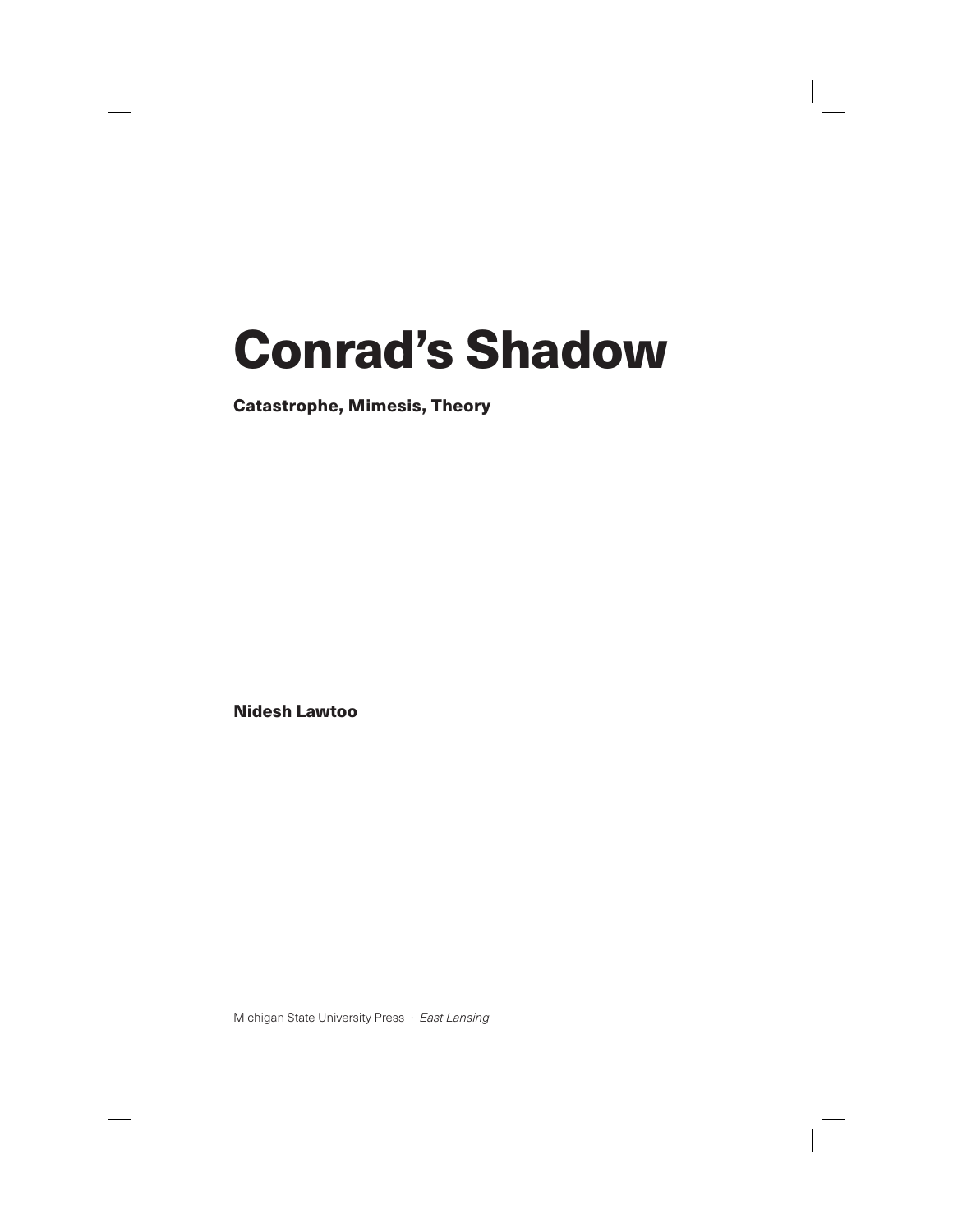Copyright © 2016 by Nidesh Lawtoo

 $\circledast$  The paper used in this publication meets the minimum requirements of ANSI/NISO Z39.48-1992 (R 1997) (Permanence of Paper).



Michigan State University Press East Lansing, Michigan 48823-5245

Printed and bound in the United States of America.

22 21 20 19 18 17 16 1 2 3 4 5 6 7 8 9 10

library of congress cataloging-in-publication data Names: Lawtoo, Nidesh, author. Title: Conrad's shadow : catastrophe, mimesis, theory / Nidesh Lawtoo. Description: East Lansing : Michigan State University Press, [2016] | Series: Studies in violence, mimesis, and culture | Includes bibliographical references and index. Identifiers: lccn 2015041932| isbn 9781611862188 (pbk. : alk. paper) | isbn 9781609175030 (pdf ) | isbn 9781628952766 (epub) | isbn 9781628962765 (kindle) Subjects: lcsh: Conrad, Joseph, 1857–1924—Criticism and interpretation. Classification: LCC PR6005.04 Z76465 2016 | DDC 823/.912-dc23 LC record available at http://lccn.loc. gov/2015041932

Book design by Charlie Sharp, Sharp Des!gns, Lansing, Michigan Cover design by David Drummond, Salamander Design, www.salamanderhill.com. Cover artwork is a still frame taken from *L' Homme sans ombre* (The Man with No Shadow—2004), directed by Georges Schwizgebel and is used with permission from Georges Schwizgebel.



Michigan State University Press is a member of the Green Press Initiative and is committed to developing and encouraging ecologically responsible publishing practices. For more information about the Green Press Initiative and the use of recycled paper in book publishing, please visit *www.greenpressinitiative.org.*

Visit Michigan State University Press at *www.msupress.org*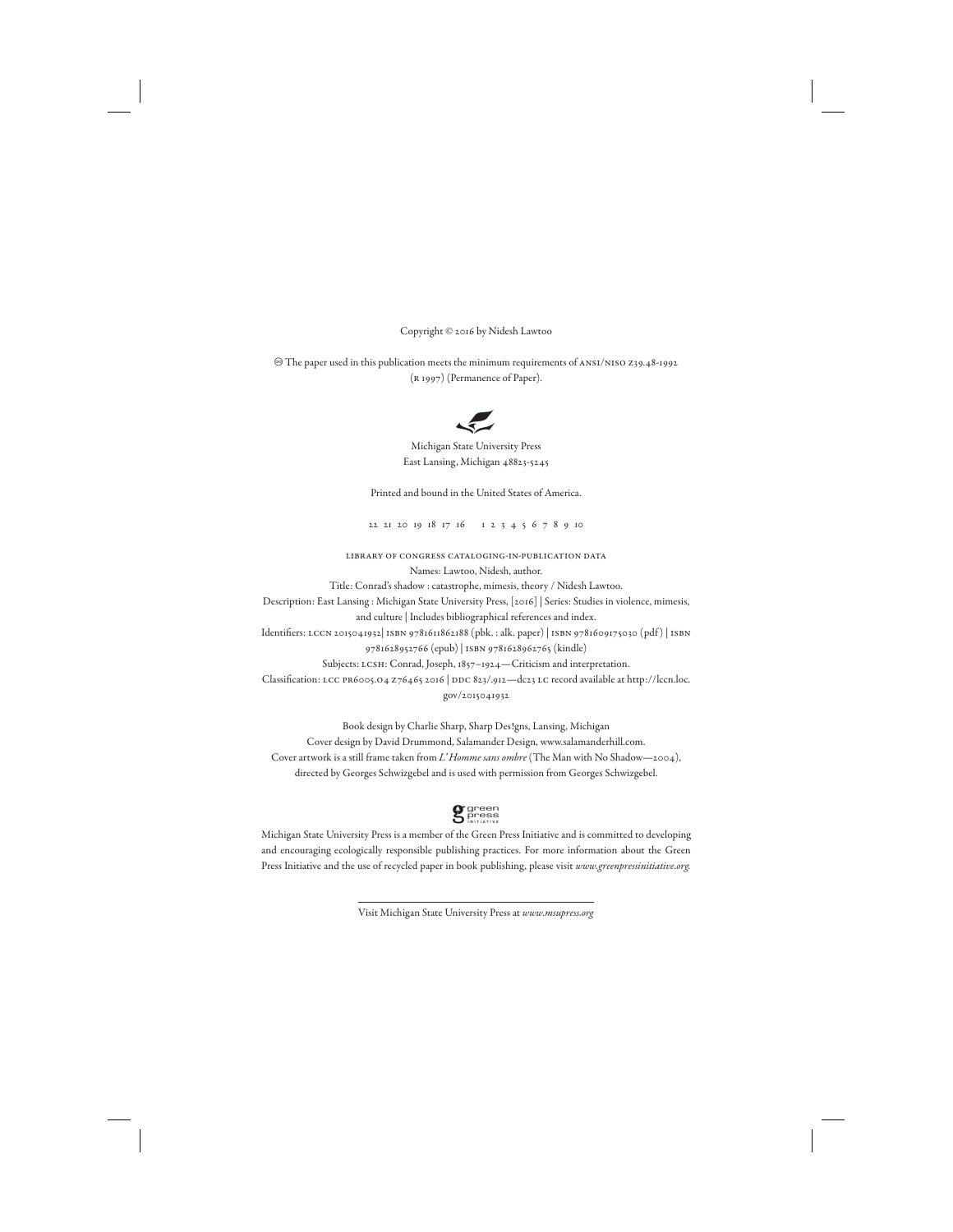## **Contents**

- ix Acknowledgments
- xiii introduction: The Secret Shadow
- xliii List of Abbreviations

### Part 1. Ethics of Catastrophe

- 3 CHAPTER 1. Dueling to the End/Ending "The Duel": Clausewitz *avec* Girard
- 41 chapter 2. Ethical Storms: *Typhoon* to "The Secret Sharer"
- 91 CHAPTER 3. The Cooperative Community: Surviving Epidemics in *The Shadow-Line*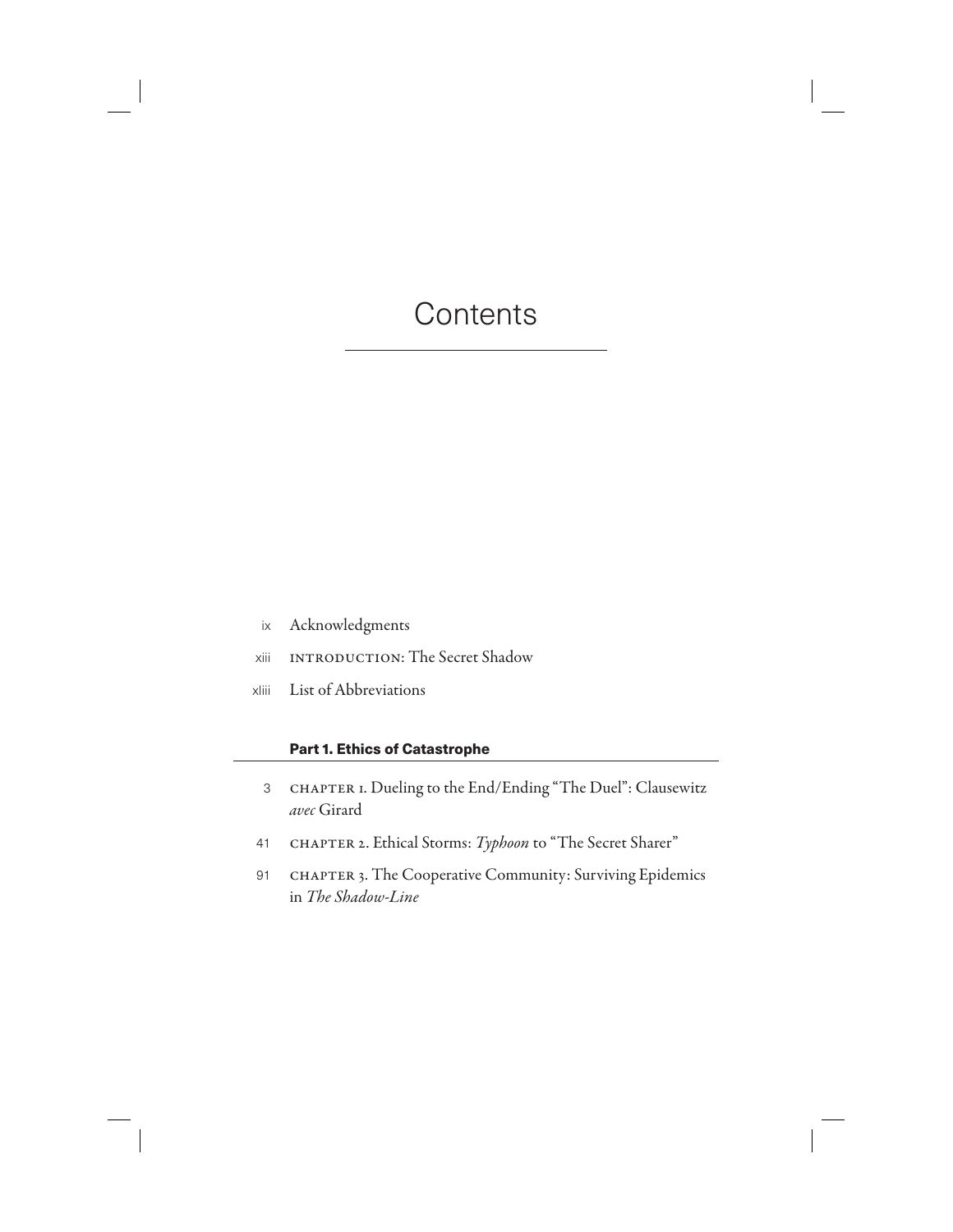#### Part 2. Anthropology of Frenzy

- 129 chapter 4. A Picture of Europe: Possession Trance in *Heart of Darkness*
- 173 CHAPTER 5. A Picture of Africa: Postcolonial Mimesis in Achebe's *Things Fall Apart*

#### Part 3. Metaphysics of Tragedy

- 211 chapter 6. Surrealist Mimetism: Fear of the Dark in *The Nigger of the "Narcissus"*
- 241 chapter 7. Rebirth of Tragedy: *Almayer's Folly* to *Apocalypse Now*
- 293 chapter 8. Hypermimesis: Horrorism R edux in *The Secret Agent*
- 331 CODA: Conrad's Neuroplasticity
- 363 Notes
- 399 Bibliography
- 413 Index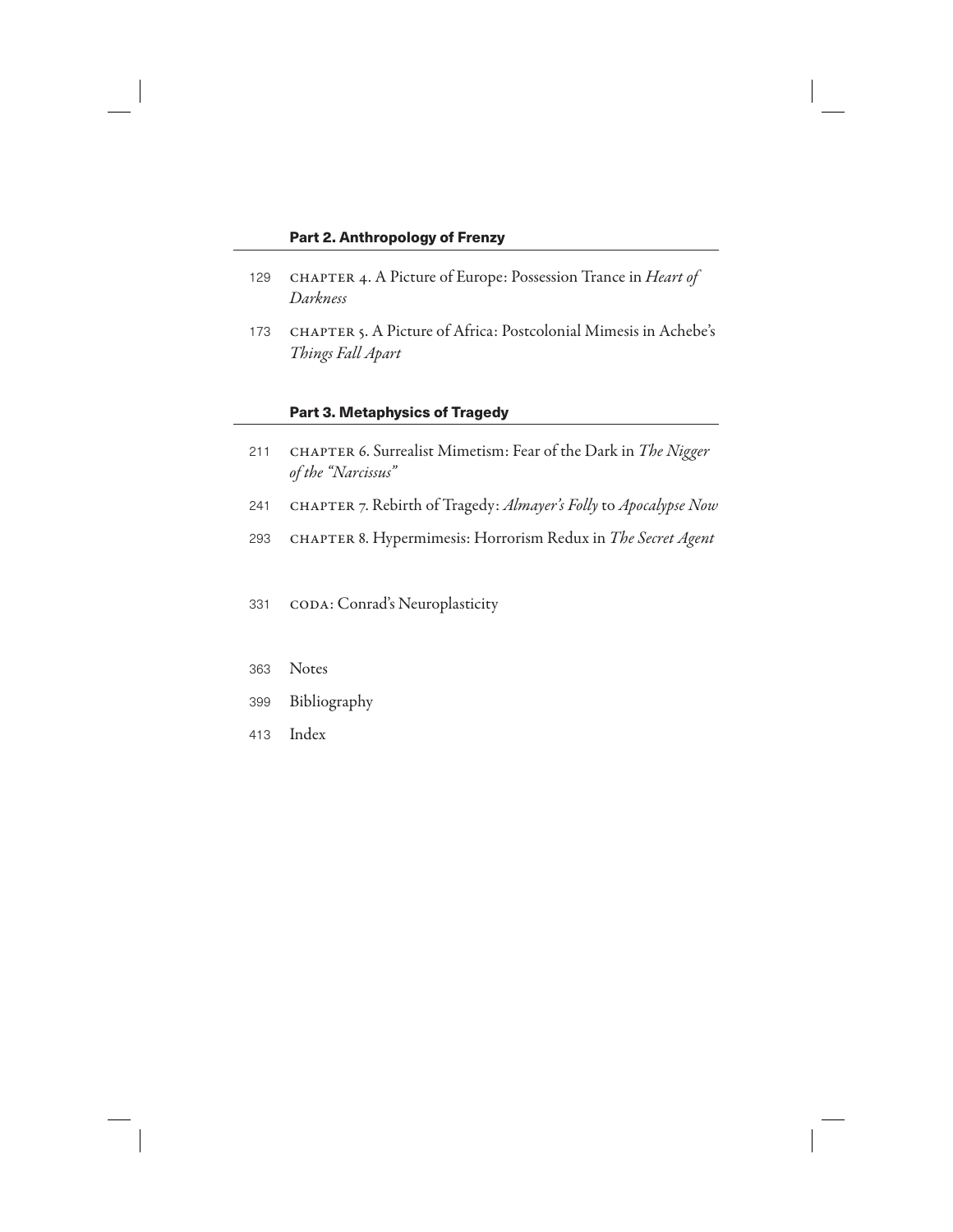#### CHAPTER 3

## The Cooperative Community: Surviving Epidemics in The Shadow-Line

What there is in place of communication is neither the subject nor communal being, but community and sharing.

—Jean-Luc Nancy, *The Inoperative Community*

It seems now to have had a moral character . . . on the ground of that mysterious fellowship which unites in a community of hopes and fears all the dwellers of this earth.

—Joseph Conrad, *A Personal Record* 

fter the escalating violence of total wars and the threat of perfect<br>storms, Conrad urges us to turn to yet another catastrophe that casts<br>a shadow on the past, the modern, as well as the contemporary imagi-<br>national to sm storms, Conrad urges us to turn to yet another catastrophe that casts a shadow on the past, the modern, as well as the contemporary imagination: the spread of epidemic contagion. From the fever recorded in "The Congo Diary" to the little fever that renders Marlow scientifically interesting in *Heart of Darkness*, from the plague of tuberculosis that infects James Wait and affects the crew in *The Nigger of the "Narcissus"* to the epidemic of malaria that spreads to the community of sailors in *The Shadow-Line*, Conrad's fictions invite a diagnostic of different types of infectious pathologies.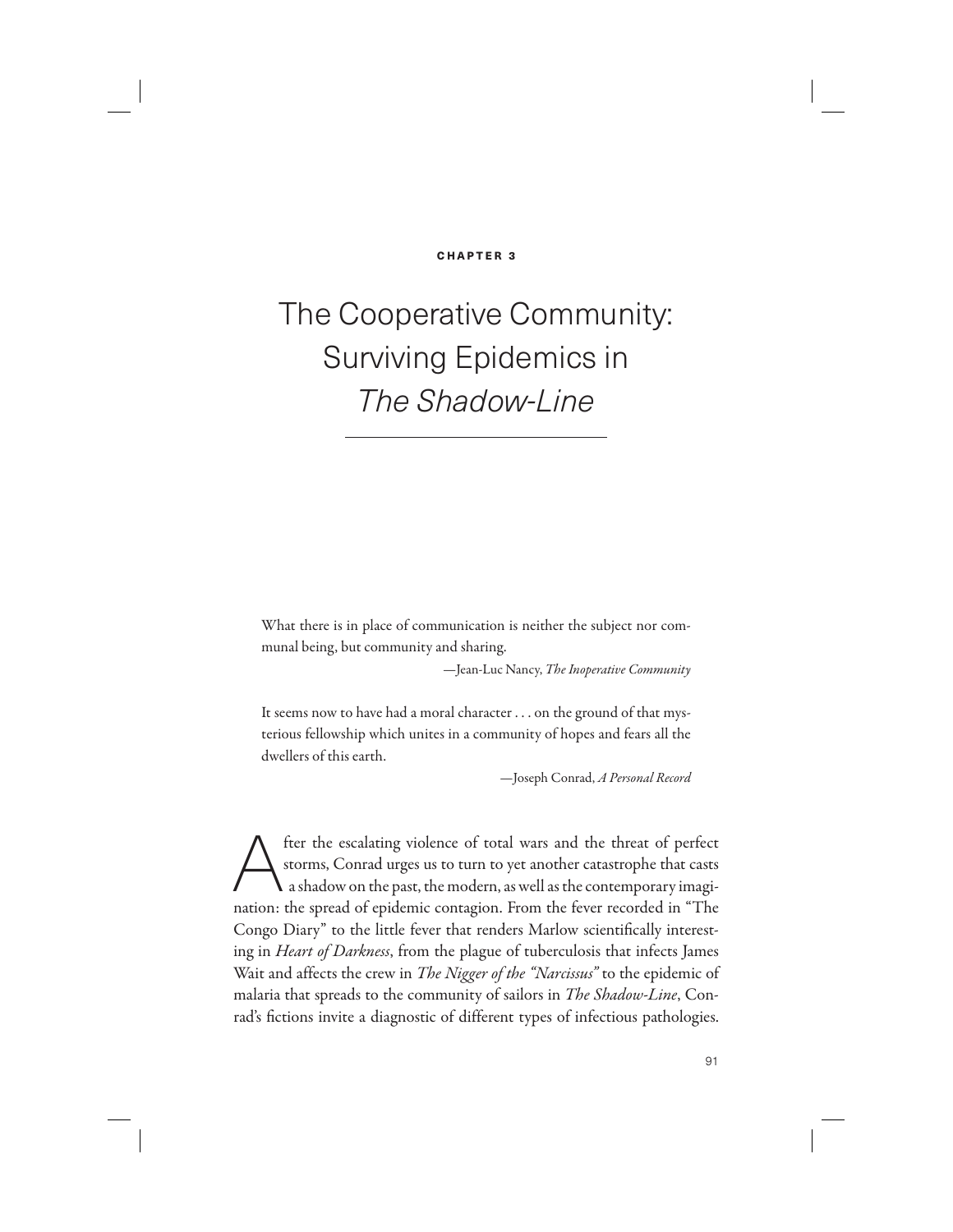It is worth noticing at the outset that these epidemics often occur in tales of the homo duplex, suggesting secret continuities between physical and psychic contagion. Conrad would thus have agreed wholeheartedly with René Girard's account of "the plague in literature" as a reflection of the affective dynamic of mimetic contagion central to "social phenomena."1 As we move from mimetic doubles to escalating violence, emotional contagion to epidemic contagion, Girard's insights continue to find an important confirmation in Conrad's narratives of the homo duplex—if only because, for both authors, behind the shadow of contagious epidemics lurks the phantom of mimetic contagion.

And yet if Girard is particularly attentive to the metaphorical implications of the plague, Conrad also uses the "mirror of the sea" to reflect (on) the literal effects of epidemic diseases. Writing from the position of a still relatively immune nation-state, Girard, in the past, has in fact tended to downplay the medical side of contagion, treating it as a "disguise" of a more profound mimetic truth.<sup>2</sup> This hermeneutical choice is historically determined and can be dated to the post–World War II period, which shaped Girard's theoretical imagination. Equally dated is Girard's diagnostic that we now live in "a world less and less threatened by real bacterial epidemics."<sup>3</sup> Unfortunately, history taught us otherwise. From the plague of HIV that spread across the world in the 1980s and 1990s and continues to infect the "wretched of the earth" (Frantz Fanon's term) to the contemporary pandemics that, every year, threaten to contaminate an increasingly globalized, permeable, and precarious world, the shadow of epidemics looms large on the horizon. In his last book, however, Girard recognized this shadow and urged future mimetic theorists to develop a diagnostic of the immanent dynamic of contagion.<sup>4</sup> Hence the need to supplement Girard's hermeneutics in light of what epidemiologists call the threat of "the coming plague."<sup>5</sup> Hence the urgency to turn back to a writer like Conrad who, well before contemporary theorists, puts readers back in touch with the literal effects of pathological contagion.<sup>6</sup> Epidemic infections, in what follows, shall thus be treated *à la lettre*.

Time and again, we have seen that a nonhuman, often unrecognized, yet always menacing shadow lurks in the background of Conrad's fictions of the homo duplex. This shadow in the background constantly changes in its spectral manifestations and requires, each time, a different form of literary investigation; yet, once illuminated, it allows us to theorize mimetic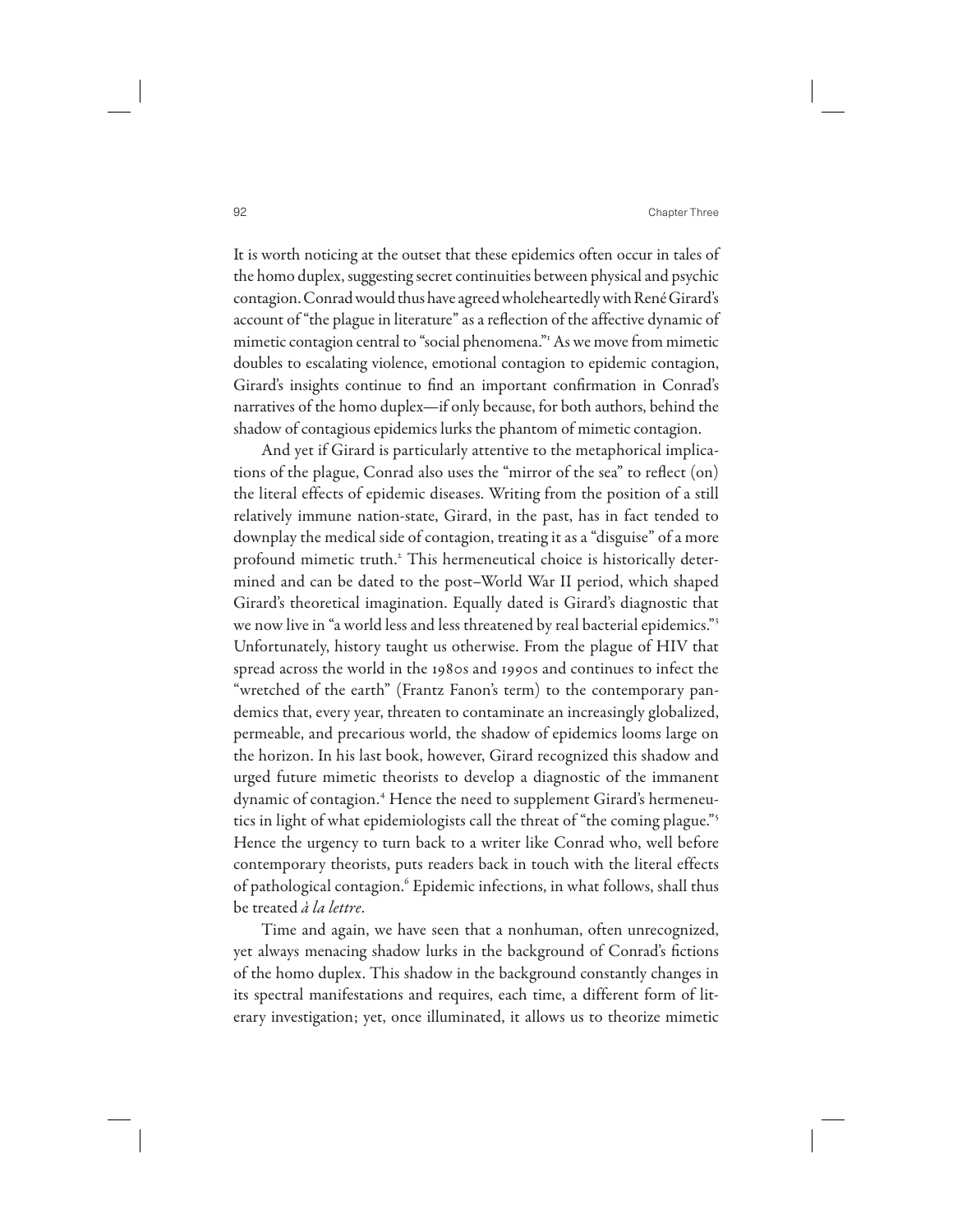shadows in the foreground. One of the diagnostic lessons that has emerged so far is that the ethical trajectory of Conrad's nautical fictions transgresses anthropocentric accounts of agency, is attentive to nonhuman forces, and thus cannot be considered in a contextual vacuum. Instead, a mimetic approach requires a specific foregrounding of environmental forces first, in order to subsequently trace the complex interplay of human and nonhuman forces. It is this spiraling interplay that also in-*forms* Conrad's diagnostic of catastrophic pathologies, a diagnostic that requires careful scrutiny of its clinical variations. As we steer our attention toward one of the best tales of his final period, *The Shadow-Line* (1917), we see that his concern is with a local epidemic of malaria on board ship in the Gulf of Siam. The context is thus familiar, but the patho(-)logy is different. For instance, contrary to the perfect storm depicted in "The Secret Sharer," *The Shadow-Line* dramatizes a menace that does not rock the ship from without but infects its community from within; it does not threaten to swallow up the ship in single moment, as in *Lord Jim*, but progressively contaminates each member of the community over a prolonged period of time. Consequently, the realization that things are "bound to end in some catastrophe" (*SL* 52) cannot be avoided with deft, immediate, and still somewhat romantic maneuvers that require authoritarian will power. Rather, it demands persistent and continuous endurance grounded on democratic and sympathetic interactions with the crew. As we sail from storm pieces to a calm water piece, we progressively realize that the possibility of survival does not rest on instinctual, individual reactions, but on prolonged communal actions.

If we want to do critical and theoretical justice to what Conrad calls "a fairly complex piece of work"  $\zeta$  and sound the depth of his ethical thought for contemporary times characterized by a shared vulnerability to infections, a change of perspective is in order: a tale that is often simplistically depicted as a re-presentation of a linear process of personal maturation needs to be reframed against the collective shadow of epidemic contagion Conrad takes the trouble to represent. Furthering an ethico-environmental line of inquiry initiated in "The Secret Sharer" that considers the foundations of subjectivity in shared, relational terms, *The Shadow-Line* focuses on the threat of infective contagion in order to offer a diagnostic account of the shared vulnerability, collective responsibility, intergenerational relations, and ethical care that is not limited to two sovereign individuals but stretches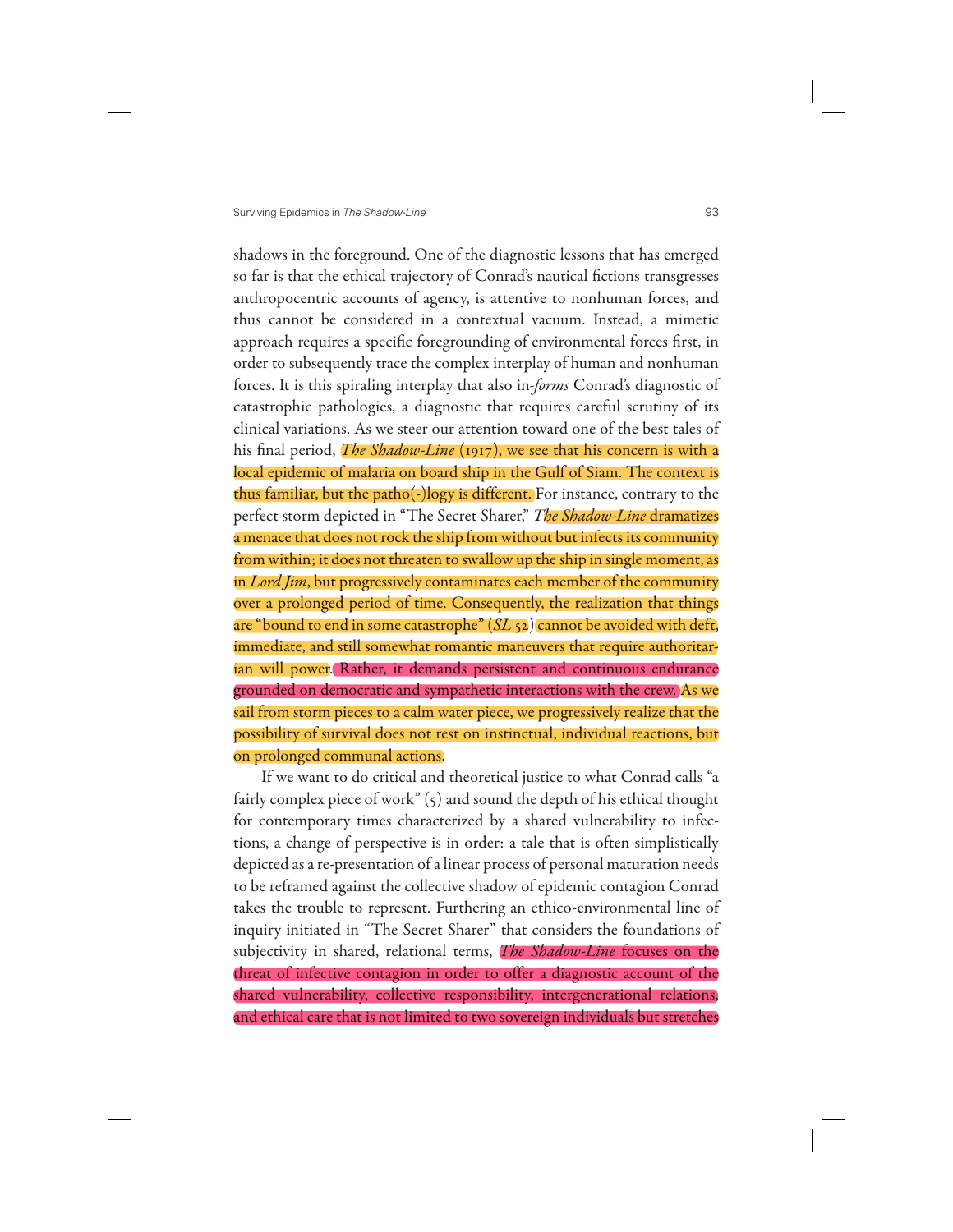to include the community as a whole.7 More precisely, *The Shadow-Line* calls for the coming of a type of solidarity that cuts across distinctions between self and others, high and low ranks, present and past generations, in order to establish an ethos based on shared, intergenerational, and communal cooperation. Once again, the experience of mimetic contagion is as poisonous as it is therapeutic, as dissociative as it is associative, as pathological as patho-logical. It generates, for better and worse, an "inoperative community" (Nancy's term) that can be turned into a cooperative community.

#### Political (Con)Texts

Catastrophes, we are beginning to learn, come in successive waves. In "The Duel" Conrad dealt with the escalation of violence that swept across Europe during the Napoleonic Wars generating the years of "universal carnage" (165). In *Typhoon* and "The Secret Sharer" he faced the psychic and ethical shadows that emerged from the threat of "mountainous seas" (*TLS* 101) caused by a "catastrophic disturbance of the atmosphere" (*TOS* 20). In *The Shadow-Line* he confronts us with a less visible, less spectacular, but no less devastating scenario in which climatic, epidemiological, and sociopsychological factors all contribute to generating an epidemic outbreak on the "small planet" of the ship. This accumulation of multiple factors generates a spiral of affective and infective pathologies that escape unitary diagnostics. Yet Conrad does not give in to apocalyptic despair. Instead, he continues to advocate an ethics of sharing, which is also a politics of shared, relational, intergenerational, and, above all, communal cooperation. My hypothesis is that he does so in order to affirm the possibility of collective survival—out of catastrophic situations.

#### Grand Miroir

*The Shadow-Line* reflects psychological preoccupations with the process of personal development we have already seen reflected in "The Secret Sharer." The mirroring continuities are clear, the echoes loud: both texts deal with a loosely autobiographical nautical experience set in the Gulf of Siam; both texts give an account of the psychic anxieties of young, inexperienced, and highly suggestible captains generated by the responsibility of "first command"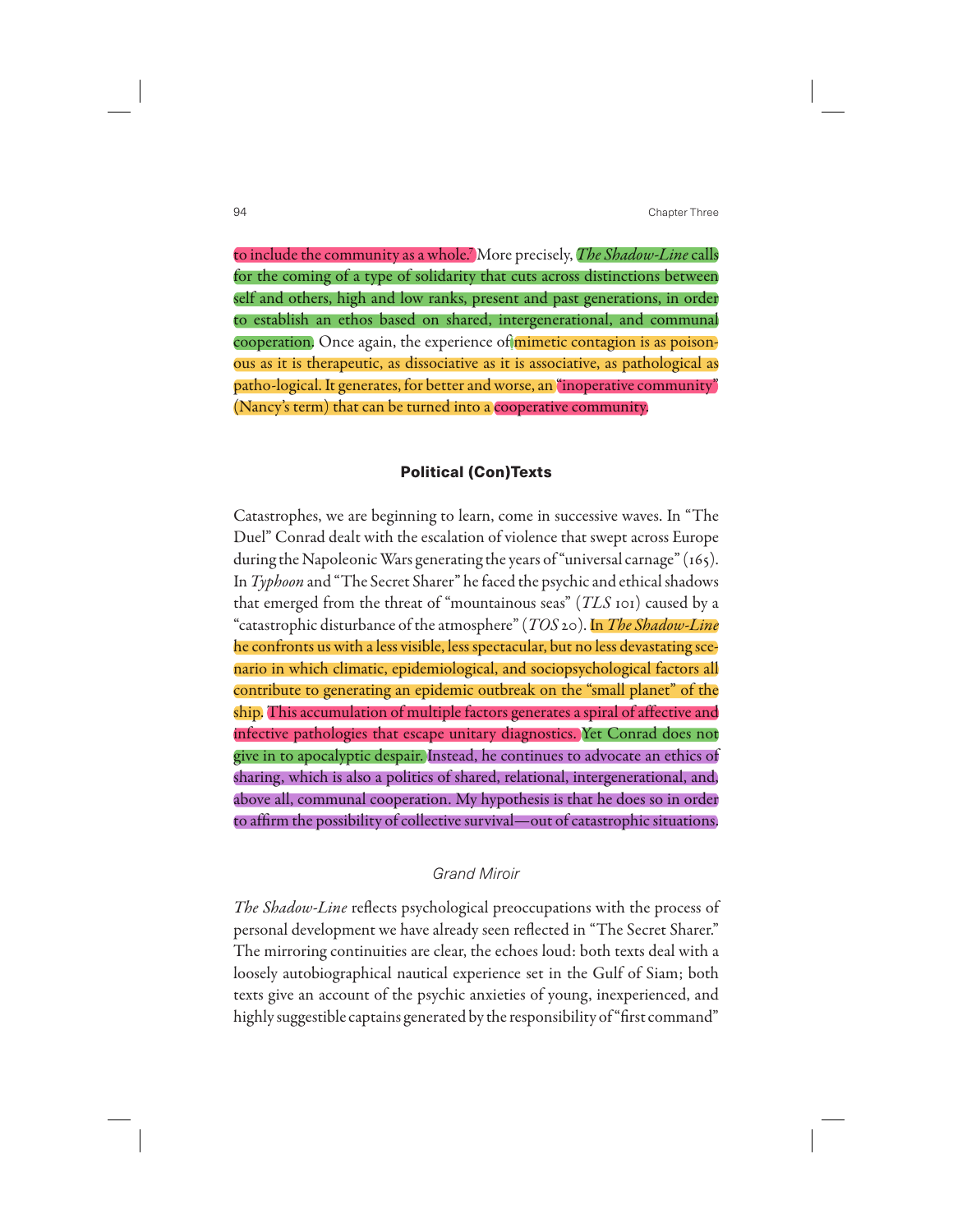(this being also the first title of the novel); and, above all, both texts represent Conrad's obsessive fascination with mysterious forms of mimetic communication with exemplary alter egos responsible for formative, sometimes transgressive, but always transformative experiences of "initiation."8 And yet the continuities between these "twin-stories" run deeper than critics previously realized. Both texts are, in fact, haunted by a shadow that is not simply personal and psychological but also collective and environmental. It is thus necessary to focus on a shadow that has so far remained in the background of critical discussions in order to cast new light on the process of psychic, political, and ethical maturation in the foreground.

Both personal and collective sides are already mirrored at the opening of the text. Subtitled "A Confession," *The Shadow-Line* opens with an epigraph by Charles Baudelaire, which reads: "*D'autres fois, calme plat, grand miroir / De mon désespoir*" (11). This mirror reflects an existential, romantic despair that casts a shadow on an individual ego. This is a central concern in the tale, yet Conrad also sets up a larger mirror for more general ethico-political shadows cast on the whole of Europe. Written in 1916, while the "universal carnage" of the Great War literally reduced a civilization to ruins, the novella opens with a deeply personal dedication that stretches to include an entire generation, thereby suggesting that personal and political despair cannot easily be dissociated: "To Borys and all others who like himself have crossed in early youth the shadow-line of their generation, with love."Conrad's son returned from the front; most of his generation did not. They crossed the "shadow-line" that divides not so much youth from maturity but, rather, the living from the dead. Retrospectively, we can see that this is probably one of the most intimately personal and, in the same breath, widely collective dedications in modern literature—if not literature tout court. More than 16 million people perished in the Great War. And this tragic number was soon amplified by the 1918 Spanish flu pandemic, which, one year after the publication of *The Shadow-Line*, spread around the world, generating a heartrending estimate of 50 to 100 million additional victims.<sup>9</sup> Conrad was, of course, not in a position to foresee how far his dedication would stretch; and within the text, the phrase "the shadow-line" is clearly taken to delineate a boundary that divides two periods in the life of a single, immature individual, a shady line in-between the youth/adulthood binary the captain-narrator needs to cross for personal maturation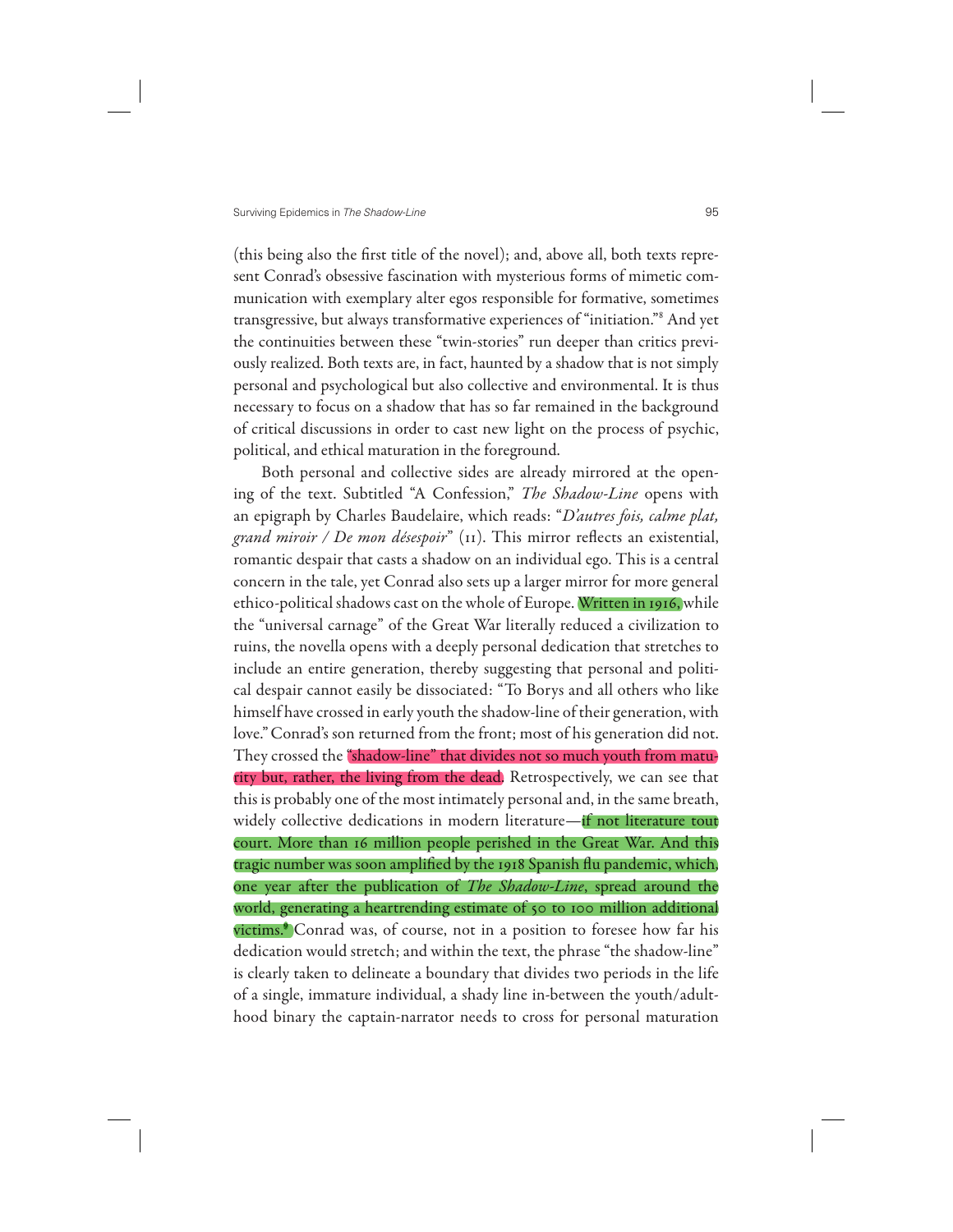and successful collective navigation to occur. Still, Conrad's opening gesture toward what he also calls, in the "Author's Note," "the supreme trial of a whole generation" (6) testifies to his painful awareness that, during those dark years, a long shadow had been cast on the whole world. As Owen Knowles recently recognized, the dedication "actively invites the reader to attend to the story's wartime origins."10 And as Martin Bock shows, Conrad was personally concerned with the Spanish flu pandemics, and his fictions gain from considering "germ theory" and its concern with "contagion" that were emerging at the time.<sup>11</sup> Hence *The Shadow-Line* invites us to open up a series of supplementary binaries that, at least in theory, and certainly in fiction, can potentially be crossed, binaries such as self/others, living/dead, fiction/history, sick/healthy, one generation/the next generation.

What, then, does this "*grand miroir*" reflect?

#### Sovereign Head/Contagious Bodies

What is certain is that in light of such contextual historical horrors that press from the outside-in, the political metaphors that inform the text from the inside-out sound strikingly conservative, and in line with the authoritarian bent of "The Secret Sharer." In fact, the newly appointed captain relies on monarchic images of authority that inform his vision of what command is or should be. As he lands, somewhat unexpectedly, his first command, he confidently says: "In that community I stood, like a king in his country in a class all by myself. I mean a hereditary king, not a mere elected head of state"  $(54)$ . This ship, we are given to think, is thus not simply a ship; it is representative of a "state." The crew is not simply a crew; it stands for a "community." The captain is not simply a captain; he is the embodiment of a "king"—a "hereditary" king whose power is guaranteed by his alignment with a dynastic, aristocratic tradition to which he claims to belong. The image of the king as head of the state, whose power is conveyed transcendentally by the "Grace of God" (54), alludes to the political topos of the two bodies of the king—one mortal, the other divine—a canonical, monarchic distinction the captain-narrator convokes in order to draw a line that divides him not only hierarchically but also affectively from his subjects. Thus he specifies: "My sensations could not be like those of any other man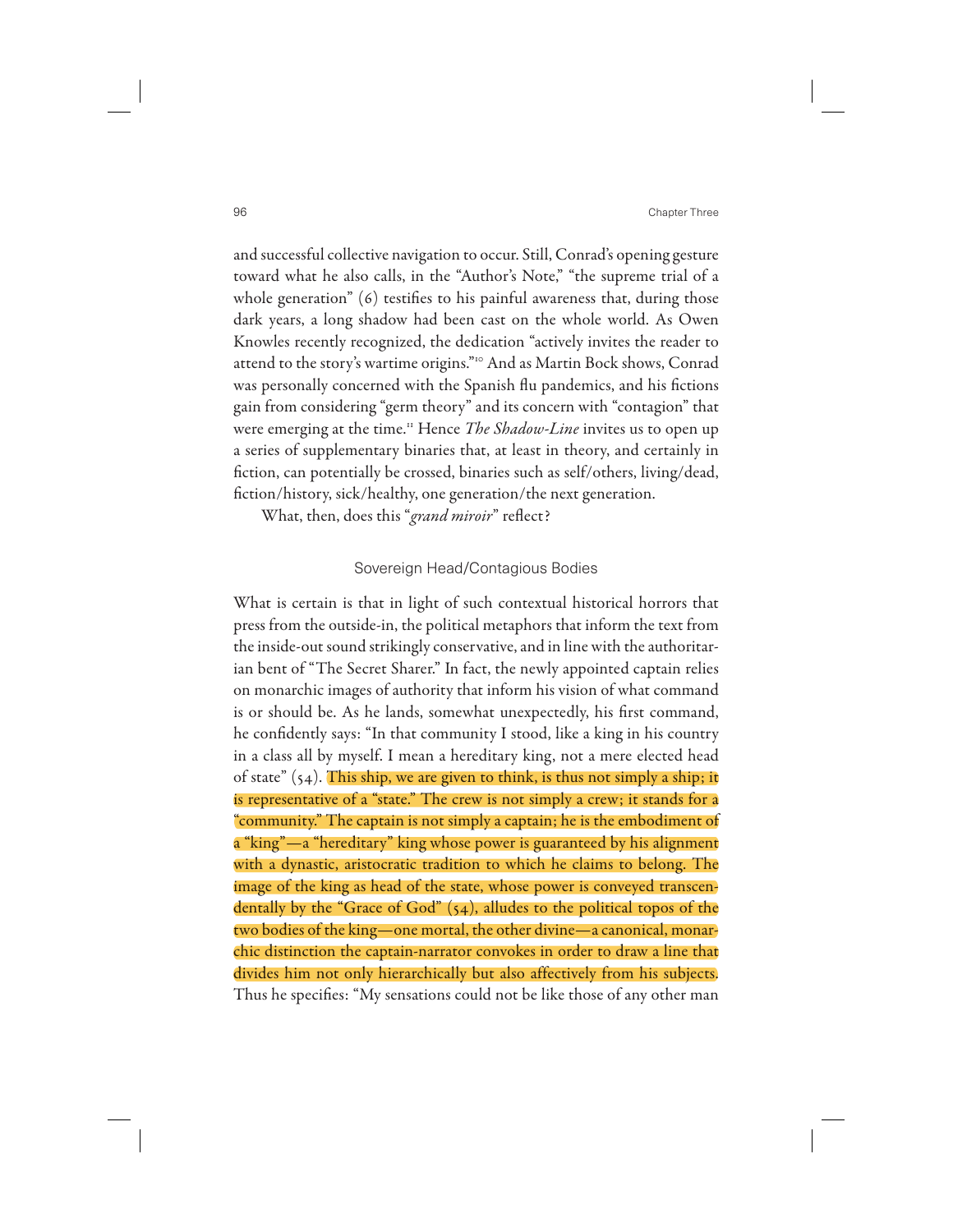on board" (23–24). The captain might be in the same boat as the crew, yet his "sensations" should not be confused with communal sensations; the head is attached to the body, but should not be confused with the body. This, at least, is the theory.

And yet in practice boundaries are shadier than they appear to be, for the hierarchical line the human head sets up can easily be transgressed by nonhuman forces. Notice that already the organic analogy of the human body that informs this image of the body politic cuts both ways, and opens up the possibility of infectious continuities that cut across affective discontinuities. If the head/body dichotomy introduces a distance from communal "sensations," it also opens up channels for contagious infections that can potentially penetrate, contaminate, and, eventually, undermine the authoritarian power structure on which the body politic of the ship qua "state" rests. This, at least, is what the captain progressively realizes as his "abstract idea" (38) of what command is begins to give way to the empirical "experience" (3) of what command leads one to become. This tension between idea and experience, theory and practice, is central to Conrad's poetics in general and informs the immanent and transcendent sides of the Janus-faced shadow I am tracking. In the context of *The Shadow-Line* it generates a limit(ing) nautical experience that confronts the captain-narrator's idea of monarchic power with the reality of environmental forces that constrain the ability of the head to direct the social body.

#### Epidemic Patho(-)logies

From the outset of his nautical journey, the captain realizes that the human head that controls the communal body is radically dependent on nonhuman factors beyond the control of his command. Trapped in a becalmed ship in a river, the captain finds himself unable to "get her out to sea" (55). If you recall, this is a repetition of a nautical situation that already haunted the beginning of "The Secret Sharer." But we should equally remember that Conrad never sails in the same river twice.<sup>12</sup> Instead, he echoes a previously explored scenario in order to add new narrative layers that complicate, alter, and ultimately reframe the shadow cast on board ship.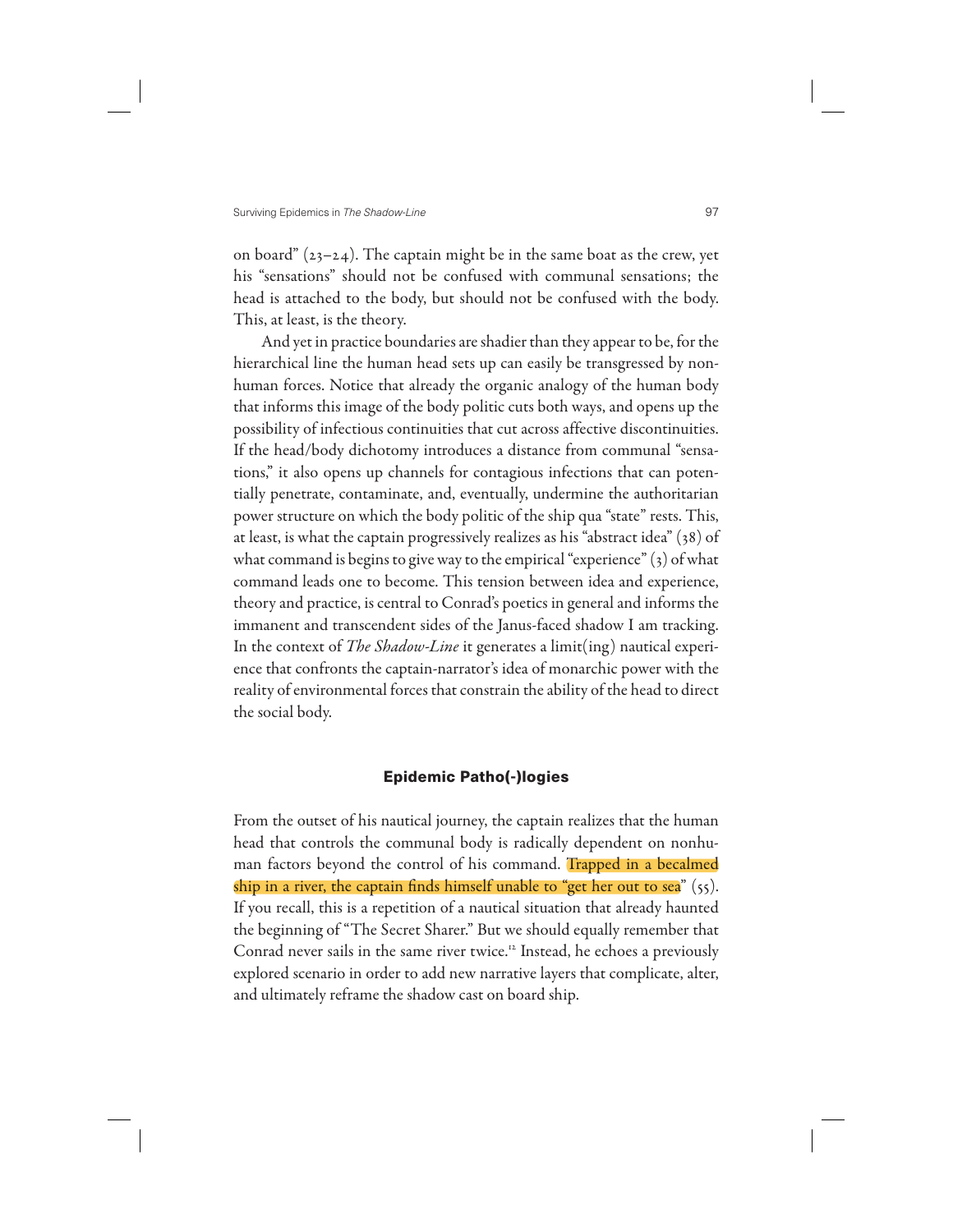98 Chapter Three

#### Poisonous Infections

In *The Shadow-Line*, Conrad stresses that adverse meteorological conditions not only passively impede nautical action; they also actively generate new catastrophic possibilities. Thus, as a consequence of being stuck in what he calls a "pestilential river" (55), an epidemic of malaria breaks out on board ship. We are told that "the first member of the crew . . . [was] taken ashore (with choleric symptoms) and died there at the end of a week"  $(57)$ . This is one of the slowest possible starts in the history of narratives of the sea (six weeks are spent in that poisonous river). And as the ship eventually reaches the Gulf of Siam, the epidemic, far from being cured, continues to determine the entire trajectory of the journey, eventually forcing a return to Singapore. As the captain-narrator retrospectively puts it, "the infection . . . clung to the ship. It obviously did cling to the ship. Two men. One burning, one shivering"  $(66).$ <sup>3</sup> Confronted with this epidemic infection, the captain's initial faith in his sovereign, monarchic power to be left unaffected begins to give way to a form of fatalistic, anxious, and rather desperate sensation, as he admits: "I felt a distinct reluctance to go and look at them. What was the good? Poison is poison. Tropical fever is tropical fever" (66). Poison is, indeed, poison. It affects the head as much as the body, rendering the head not only unable to direct the body but also as vulnerable as all the other members of the body politic. There is a subtle diagnostic lesson in this clinical realization. Indifferent to all-too-human hierarchical distinctions between (human and divine) bodies, the narrative alerts us that epidemic pathologies are mimetic in the sense that they are contagious and introduce (horizontal) sameness where there once was (vertical) difference, (shared) infection where there once was (divided) affection. Anticipating the possibility of a generalized contagion that poisons the entire body politic, the captain-narrator asks, in an apocalyptic mood: "Who hasn't heard of ships found floating, haphazard, with their crews all dead?"  $(74-75)$ .

This is, indeed, the state of "undifferentiation" that Girard would consider "metaphorical" of the mimetic crisis that is hidden behind the mask of real epidemics. But while the shadow of mimetic doubles continues to haunt the tale, no violent crisis ensues. On the contrary, solidarity and sympathy follow. Moreover, Conrad's diagnostic of undifferentiation remains quite literal, and opens up a holistic, environmental, and nonanthropocentric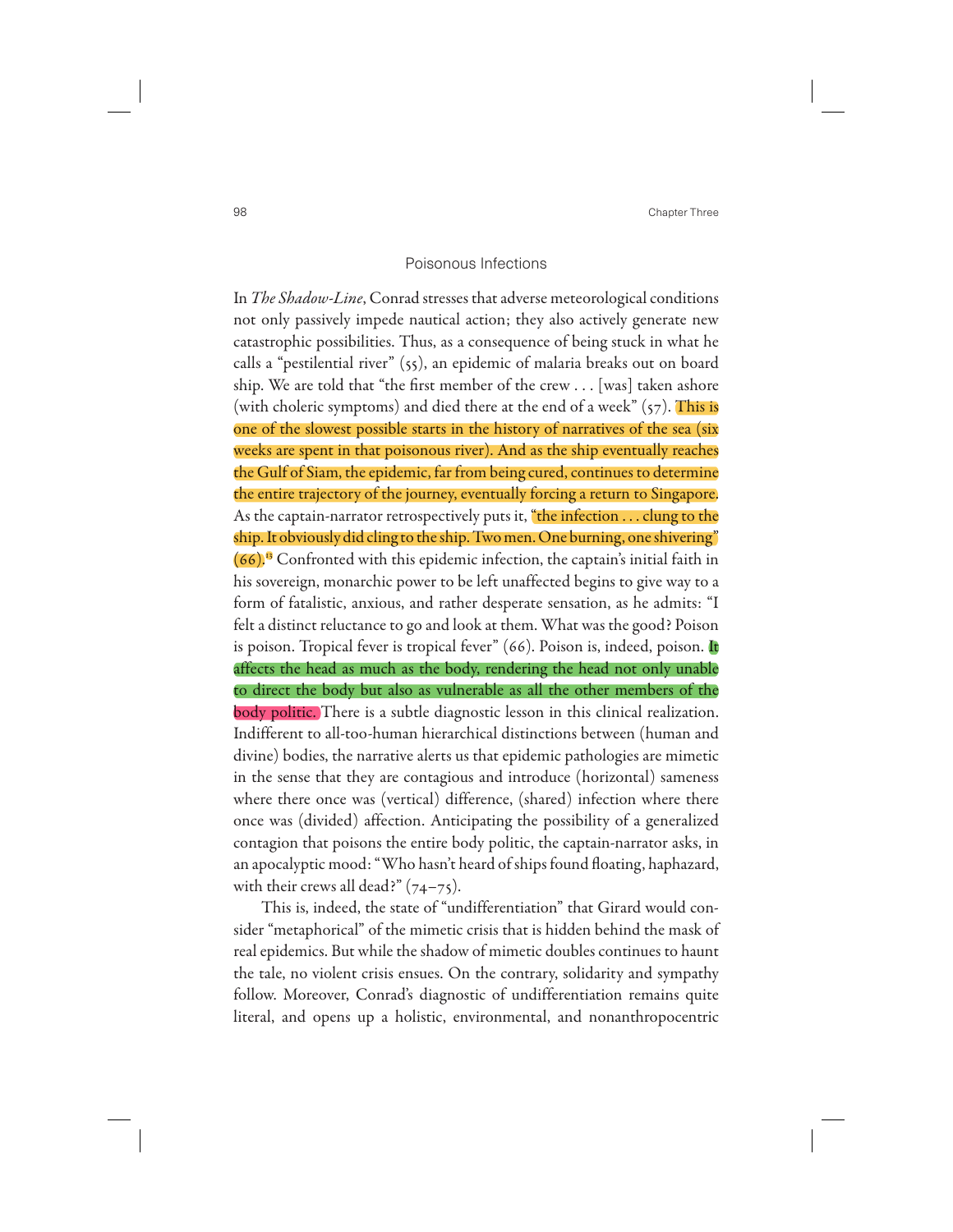perspective that is attentive to the complex ecological interplay between human and nonhuman contagion. As an ex-seaman, Conrad is, in fact, painfully aware that meteorological and epidemiological factors are intimately connected; conversely, as a seaman turned writer his narrative dramatizes the contagious pathologies that infect the bodies and souls of the entire body politic. This patho(-)logy, as we know, does not operate according to a billiard-ball causal logic, but according to a systemic feedback loop we have already encountered. The diagnostic, however, is different now. What Conrad calls the "double fight" of adverse weather and epidemic disease generates a spiral of contagious circulation that does not allow for any form of individual resistance à la Leggatt. The captain-narrator retrospectively diagnoses the logic of this poisonous pathology with incisive clinical precision:

The fact was that disease played with us capriciously very much as the winds did. It would go from one man to another with a lighter or heavier touch, which always left its mark behind, staggering some, knocking others over for a time, leaving this one, returning to another, so that all of them had now an invalidish aspect and a hunted, apprehensive look in their eyes. . . . It was a double fight. The adverse weather held us in front; and the disease pressed on our rear.  $(70)^{14}$ 

This fight is at least double. It confronts both climatic and epidemic factors, which, in turn, retroact to affect and infect both the bodies and souls of the crew, generating a vortex of contagious actions and reactions. The mimetic ecology emerging from this widening spiral of climatic, epidemic, and anthropogenic forces generates what Gregory Bateson calls a "systemic pathology," making us realize, along with the captain, that "we are not by any means the captains of our soul."<sup>315</sup> It also opens up a diagnostic of the pathological effects of the immanent vibrations of matter that, as Jane Bennett aptly recognized—from viruses to wind, currents to storms—reframes human agency along lines that "are more emergent than efficient, more fractal than linear."<sup>16</sup>

The emerging spiraling logic of this vibrant pathology could be schematically diagnosed as follows. First, climatic factors deprive the captain (or head) of the power to effectively direct the ship (or body politic), leaving the entire crew (or community) exposed and vulnerable to additional threats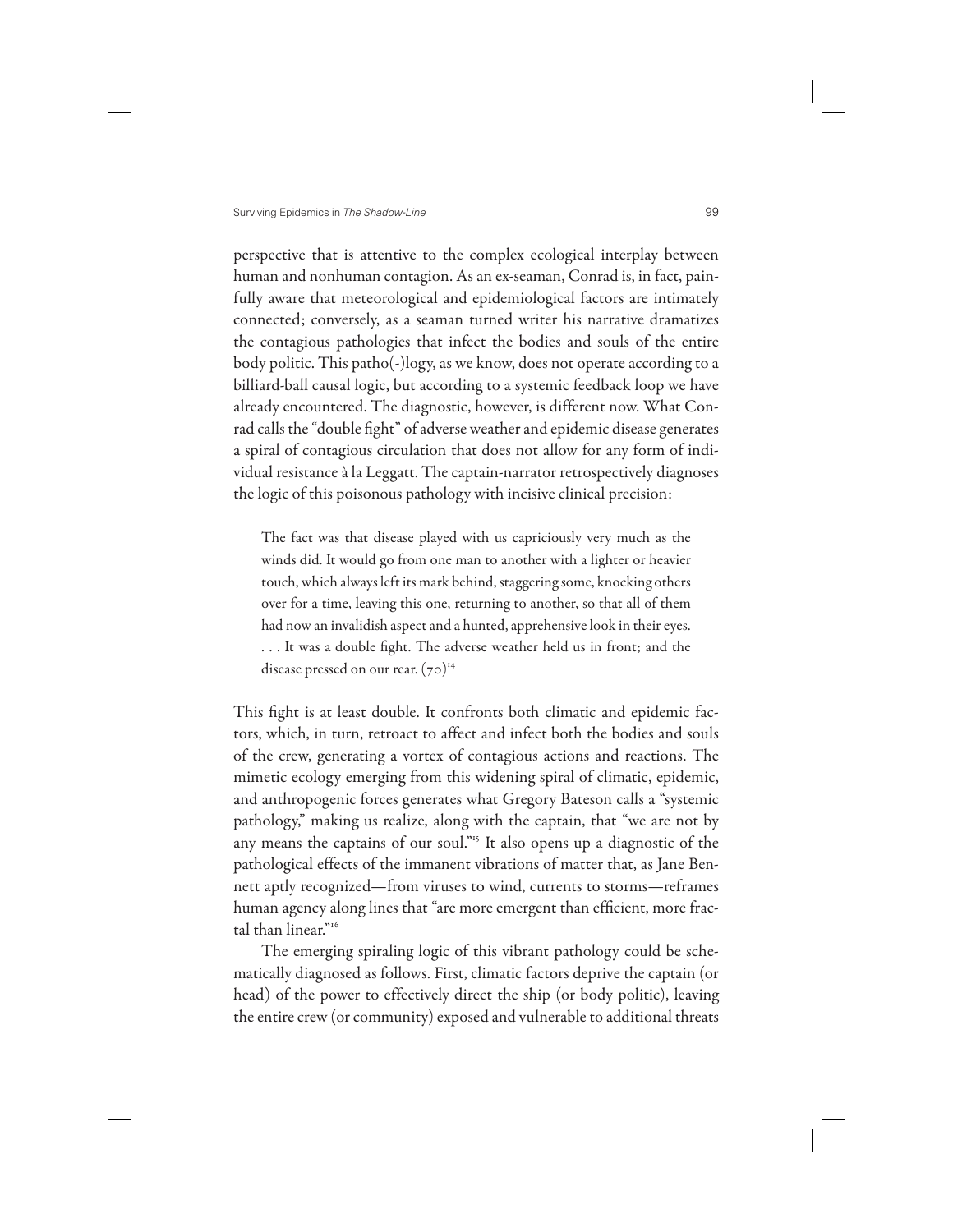that escape anthropogenic control. Second, viral, epidemic factors join hands with adverse weather conditions and cause a generalized physical pathology whereby one body infects another body, progressively knocking over subject after subject. And third, epidemic, environmental, and somatic factors affect the psyche of "all" the members of the crew, generating a haunting apprehension that, in yet another feedback loop, renders the bodies even more vulnerable to the circulating return of other waves of infection. Once caught in such a pathological spiral of environmental, epidemic, and anthropogenic infections, linear logic breaks down, preventing the possibility of effective antidotes to be applied.

There is, indeed, a thus far unrecognized monstrous shadow beyond human control haunting this tale, what the captain-narrator also calls "an invisible monster ambushed in the air, in the water, in the mud of the riverbank" (57). It is thus not surprising that even the captain's mind is infected by poisonous images of catastrophe. Once out of the pestilential river, but still followed by the infection, he says: "The intense loneliness of the sea acted like a poison on my brain. When I turned my eyes to the ship, I had a morbid vision of her as a floating grave"  $(74)$ . This poisonous infection is as somatic as it is psychic, as personal as it is collective. And in an expansive narrative and theoretical gesture we are by now familiar with, Conrad does not limit such a vision to the microcosm of the ship and the community it sustains. Instead, by metonymic association, he extends the spiral of epidemic contagion to imaginatively infect what he calls "a planet flying vertiginously on its appointed path in a space of infinite silence" (62).

Confronted with this imminent possibility, the narrative posits a diagnostic problem to its captain: the problem of finding a remedy that would, if not magically cure, at least contain the contagious effects of epidemic infection.Much has been said about the episode of the missing quinine. Thrown overboard by the previous captain gone mad, this episode leaves the new captain without medical antidotes to counter the pathology on board. And as the phantom of the late captain continues to haunt the ship, this episode opens up the tale to supernatural, interpretative possibilities that have stimulated the critical imagination.<sup>17</sup> Conrad did not seem to be particularly fond of this line of inquiry: he stressed in a materialist mood his "invincible conviction that whatever falls under the dominion of our senses must be in nature"  $(s)$ . While a transcendent touch unquestionably informs the tale, my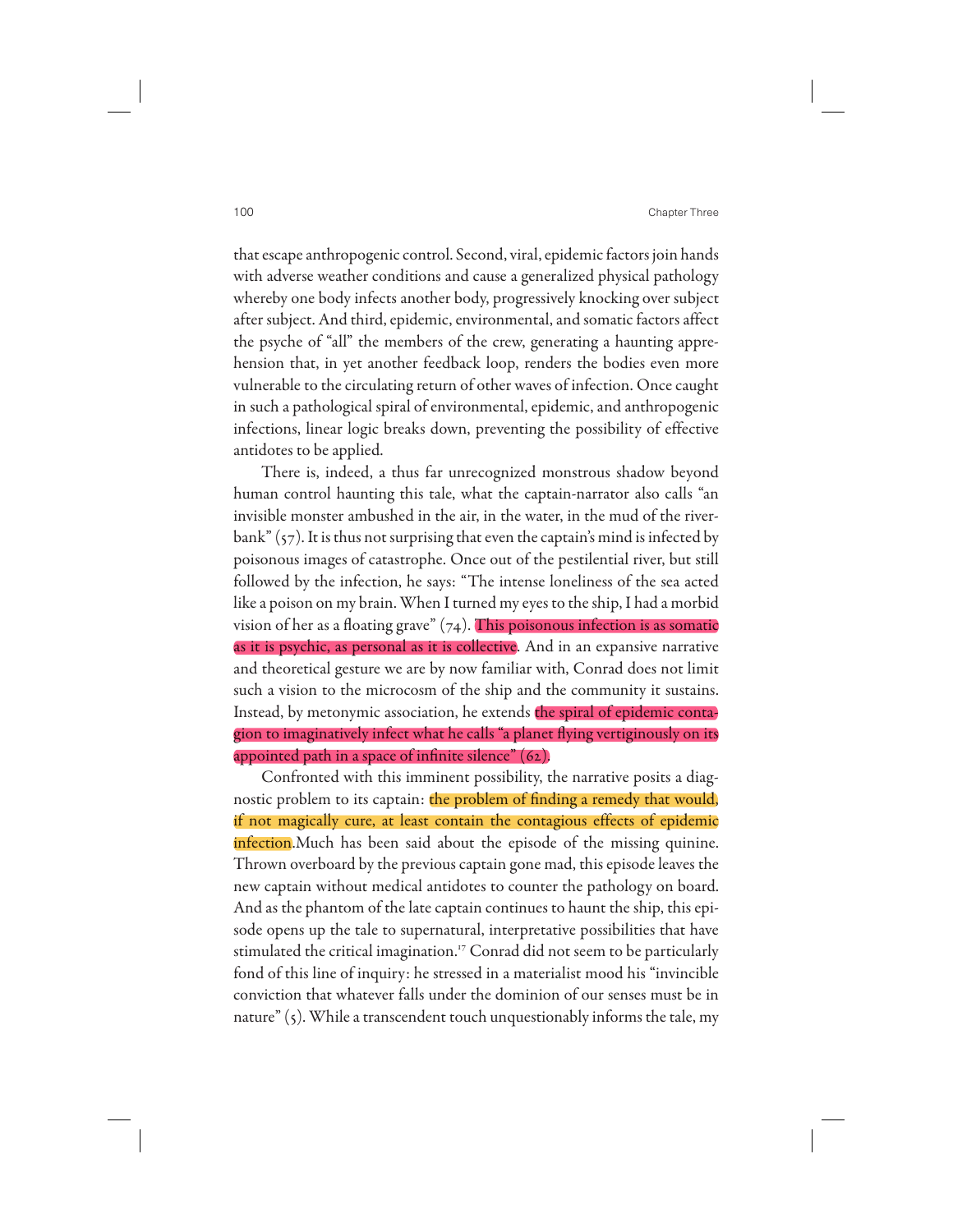focus here is less on supernatural ghosts than on natural shadows. There is, in fact, an environmental awareness internal to Conrad's work that still needs to be foregrounded for clinical reasons in line with the double principles of Janus-faced investigation. Thus, if we have seen that Conrad offers a precise diagnostic of the pestiferous spiral of infective contagion, we now turn to see how he provides a possible remedy to counter the equally poisonous dynamic of affective contagion.

### Affective Remedies

Let's face it. Still caught in the windless waters of the poisonous river, this adventure has not taken us physically far. And yet despite the paralysis generated by the becalmed ship, the epidemic infection, and the contagious demoralization that ensues, this experience of first command constitutes a decisive step ahead in the captain's psycho-ethical development. It leads to the realization that there is no second, divine body divided from the human body, no transcendental head of the state apart from the immanent body politic—if only because the head remains, for better and worse, attached to the body. Consequently, the captain experiences that the head is not only as vulnerable to the danger of infection as the body; it is also radically dependent on the social body for the survival of the "community" as a whole. To be sure, in a tale of maturation haunted by the shadow of catastrophe, a radical reform of the captain's psychology, politics, and ethics is urgently in order if he wants to navigate out of these poisonous waters. Before sailing ahead, however, it is necessary to cast a retrospective glance and retrace this process of psychic maturation from the very beginning of the tale by paying attention to the microlevel of intersubjective communications that tie the head to other bodies. This circumnavigation brings us back to mimetic currents we are by now familiar with and, I hope, shall give us the sufficient speed to navigate past the epidemic that infects the body politic on more relational, intergenerational, and communal foundations.

The first, incredibly slow chapters of *The Shadow-Line* are often considered to be marginal at best and totally dispensable at worst, but on closer inspection they reveal the push-pull of mimetic and antimimetic undercurrents that orients the tale as a whole. The beginning already makes clear that a mimetic anxiety casts a shadow on the captain-narrator's process of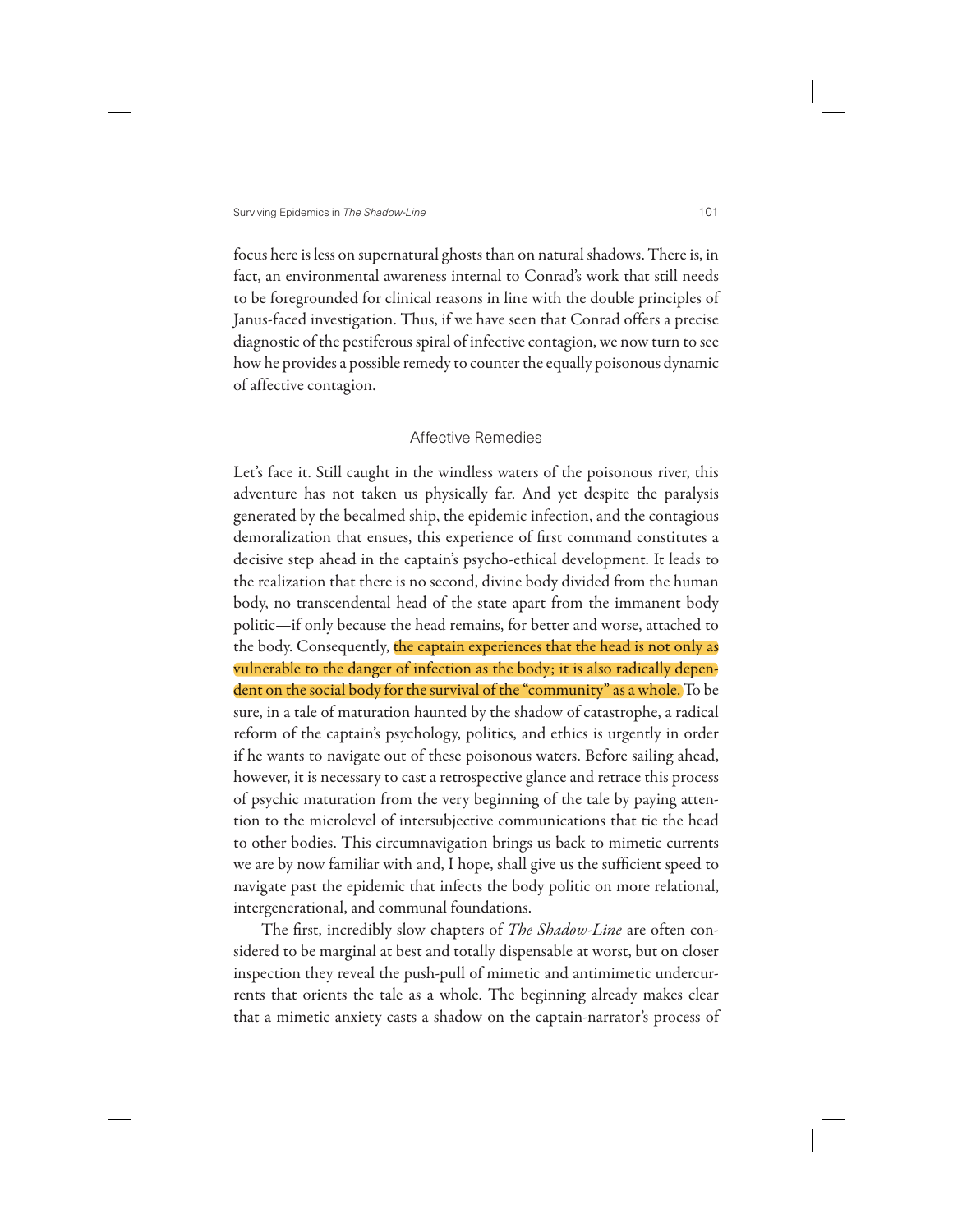maturation. The novel starts with the narrator's complaint about the lack of originality provided on board his previous ship, where he served as first mate before giving up his berth. Invoking a romantic dissatisfaction characteristic of what he later diagnoses as "the green sickness of late youth" (12), he says: "one expects an uncommon or personal sensation—a bit of one's own" (11). And later, he echoes: "There was nothing original, nothing new ... no opportunities to find out something about oneself"  $(z_5)$ . Originality (something "one's own"), not imitative behavior (something "shared"), is what this romantic soul in search of adventure seeks as the cure to his youthful, existential despair. Interestingly, such a solipsistic self-sufficiency and narcissistic self-concern renders the newly appointed captain indifferent to catastrophic scenarios: "People might have been falling dead around me, houses crumbling, guns firing, I wouldn't have known" (35), he says. It is thus not surprising that his entire attitude at the Officers' Home in Singapore, as he is waiting demoralized, frustrated, and anxiously insecure, for a ship to take him on a passage home, is characterized by a fierce antimimetic stance toward kindly disposed, paternal figures who actively serve as helpers in his journey of maturation. This psychic anxiety of influence concerning "whiskered" father figures is not unusual in Conrad's nautical fictions, and the type of psychic rivalry it generates has traditionally been read in familial, psychoanalytical terms. This rivalry, and the ambivalences it generates, however, is not so much revealing of the subject's Oedipal complex (Freud)—though an anxiety of influence is at play; nor can it be fully understood within the triangular dynamic of "mimetic desire" (Girard)—though shadows have certainly been cast on his ego. Rather, it sets in motion the "influences" grounded on a mimetic unconscious that generates affective communal pathologies as much as critical patho-logies (Conrad).

Take, for instance, the captain-narrator's severe evaluation of Captain Giles, a calm, experienced, and benevolent figure he initially dismisses as a "churchwarden" from whom one could only expect "moral sentiments, with perhaps a platitude or two" (17). Especially revealing of the narrator's mental disposition is not so much what he says, but how he says it. As we tune in, pay particular attention to the captain's tonality of voice and its contrast with Captain Giles's tone. We are told, for instance, that Giles was a "low-voiced man," whereas the narrator "spoke a little louder" (18); if Giles asks questions in a "benevolent" voice, the narrator gets "angry all of a sudden" (19); if Giles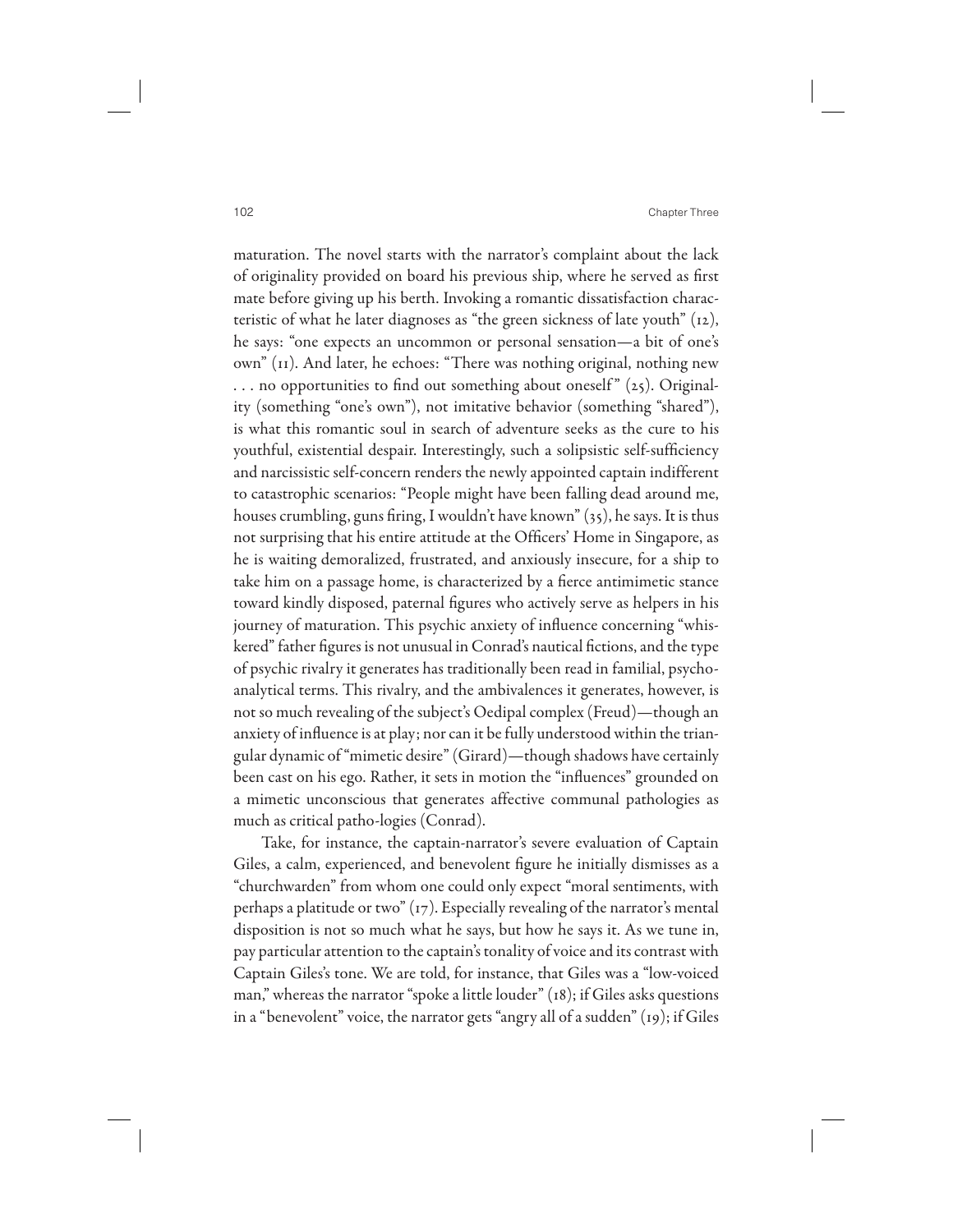"murmured" (19), the narrator "cried" (20), and so forth.<sup>18</sup> The Conradian subject is, once again, defined by how he sounds more than by what he says. The medium is the underlying message of these communications. For Conrad, in fact, tone is a defining feature of subjectivity in general and of authority in particular. It is a property that is attuned to the affective currents that traverse self and others, establishing both mimetic continuities and antimimetic discontinuities. The narrator's impulsive outbursts of "childish irritation" (22) take place prior to crossing the shadow-line, in a "twilight" zone (15) that has the power to turn sailors into shadows depriving them of a proper identity, as Giles's "deeper philosophy" suggests.19And what this philosophy reminds us of is that the refusal of imitation generates mirroring inversions that are imitative nonetheless and have the power to trigger affective reactions that are not under the control of consciousness and are, in this sense, unconscious. As it was already the case for the process of maturation in the other fictions of the homo duplex considered so far, it is via a mimetic, unconscious mechanism that the process of maturation takes place. And once again, it is in the other, not in the ego, that lies the mysterious source of one's originality.

#### The Influence of Prestige

The mimetic unconscious continues to be central to Conrad's account of ethical maturation insofar as ethics, for him, rests on permeable, intersubjective, and thus relational foundations. Already at the moment of maximum antimimetic opposition to Captain Giles's paternal guidance, the captainnarrator is, in fact, caught in the hypnotic-suggestive-mimetic spell of the older man, acting in such a way that not his own will, but the will of the other directs his actions. Thus, as he sets out to chase the steward who is concealing the letter with the offer of his "first command," the narrator says: "To this day I don't know what made me call after him"  $(z_7)$ . Retrospectively, however, he articulates the following hypothesis: "possibly I was yet under the influence of Captain Giles's mysterious earnestness. Well, it was an impulse of some sort; an effect of that force somewhere within our lives which shapes them this way or that" (23). And he concludes: "my will had nothing to do with that.  $\dots$  No. My will had nothing to do with it" (27). The psychic origins of the captain's personal "will" do not stem from the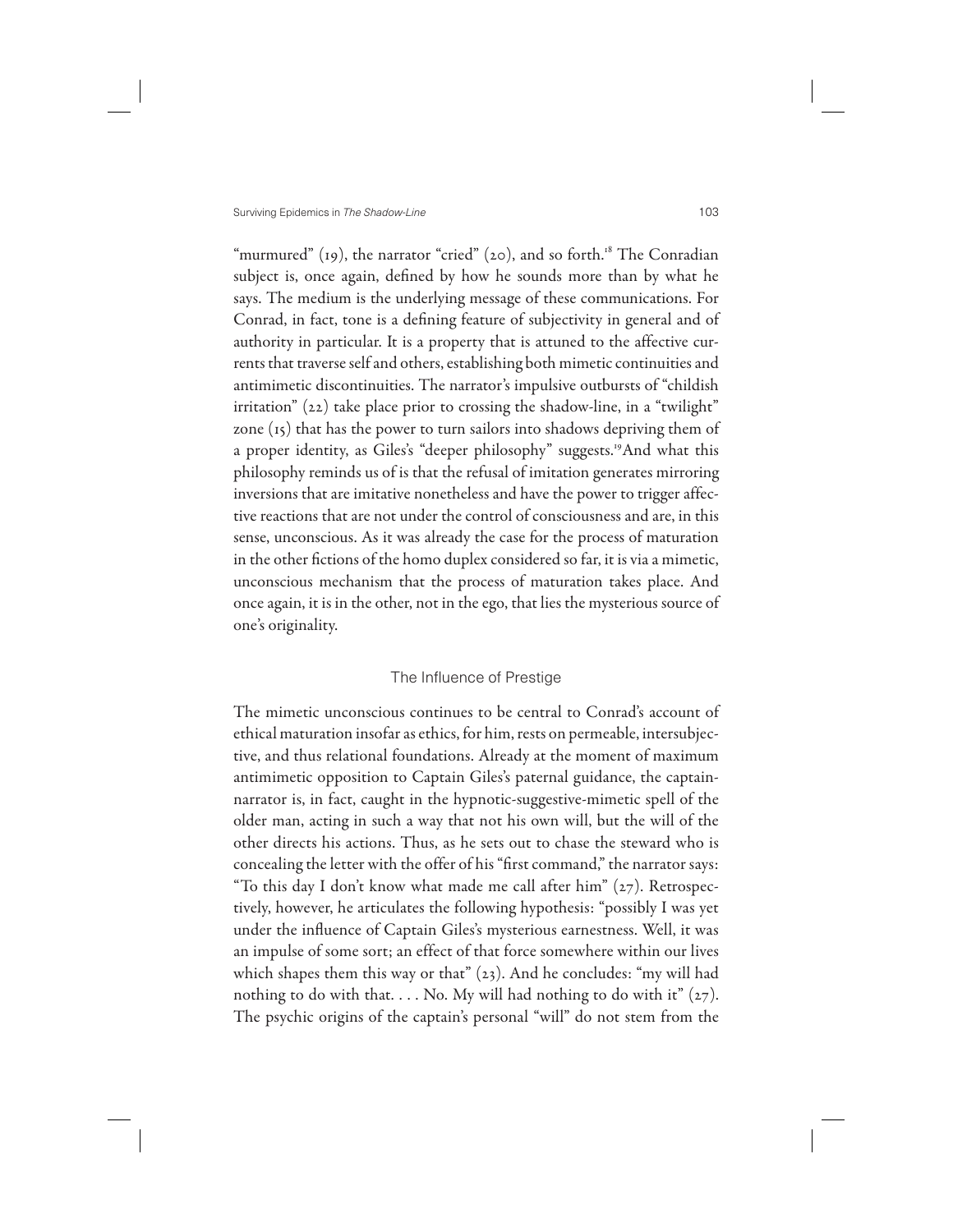ego, but from the "influence" of another, more experienced, or, as he says, "exemplary" (104) figure whose "force" has mysteriously penetrated the ego in order to "shape" it from within. This is, indeed, a mimetic hypothesis. Diagnostically put, a nonverbal, affective, and suggestive communication creates a shared bond of solidarity with a more experienced alter ego, and thanks to an unconscious, mirroring mechanism we are by now familiar with, the thoughts of the other operate within the ego, influencing his own will. Drawing directly from the modernist tradition of the mimetic unconscious, Conrad calls this mysterious psychic will power, "influence," or, alternatively, "prestige"—qualities decisive for command in general and for navigating through catastrophic situations in particular. Indeed, authority in *The Shadow-Line* continues to have its foundations in the intersubjective, mimetic bonds with singular others central to "The Secret Sharer." It is on this initial mimetic influence that an alter ego (or *socius*) is anchored, so to speak, in the affective structure of the ego—generating a "feeling that binds a man to a child" (*LJ* 101), as Marlow puts it—and creating a subject that is already plural and thus, as we shall see, open to forms of cooperation with the community as a whole.

Contrary to contagious epidemics that are outside human control, Conrad's narrative suggests that contagious affects can be consciously transformed—by mimetic means. As the narrative gives an account of the "revolution in [the captain's] moral nature" (*SL* 35) that puts the head back in charge of the social body, we see a therapeutic transformation that turns the captain's impulsive (anti)mimetic behavior toward a more sympathetic stance that reproduces the qualities of restrained tonality initially located in the experienced other. Thus, as the narrator belatedly realizes Captain Giles's role in securing his first command, he addresses the older man by "assuming a detached tone" (36), a tone he manages to keep throughout the tale. To be sure, imitation often escapes conscious control and can generate violent, unconscious reactions. Yet Conrad is also aware that mimetic pathos can be consciously channeled by logical and detached reflections. Mimesis, as always, cuts both ways: it can lead to aggressive escalations that contribute to the spreading of pathologies but also to an increase of affective distance that can be put to patho-*logical* use.

If we now leap ahead so as to return on board the infected ship stuck in the poisonous river with the patho(-)logical lessons drawn from these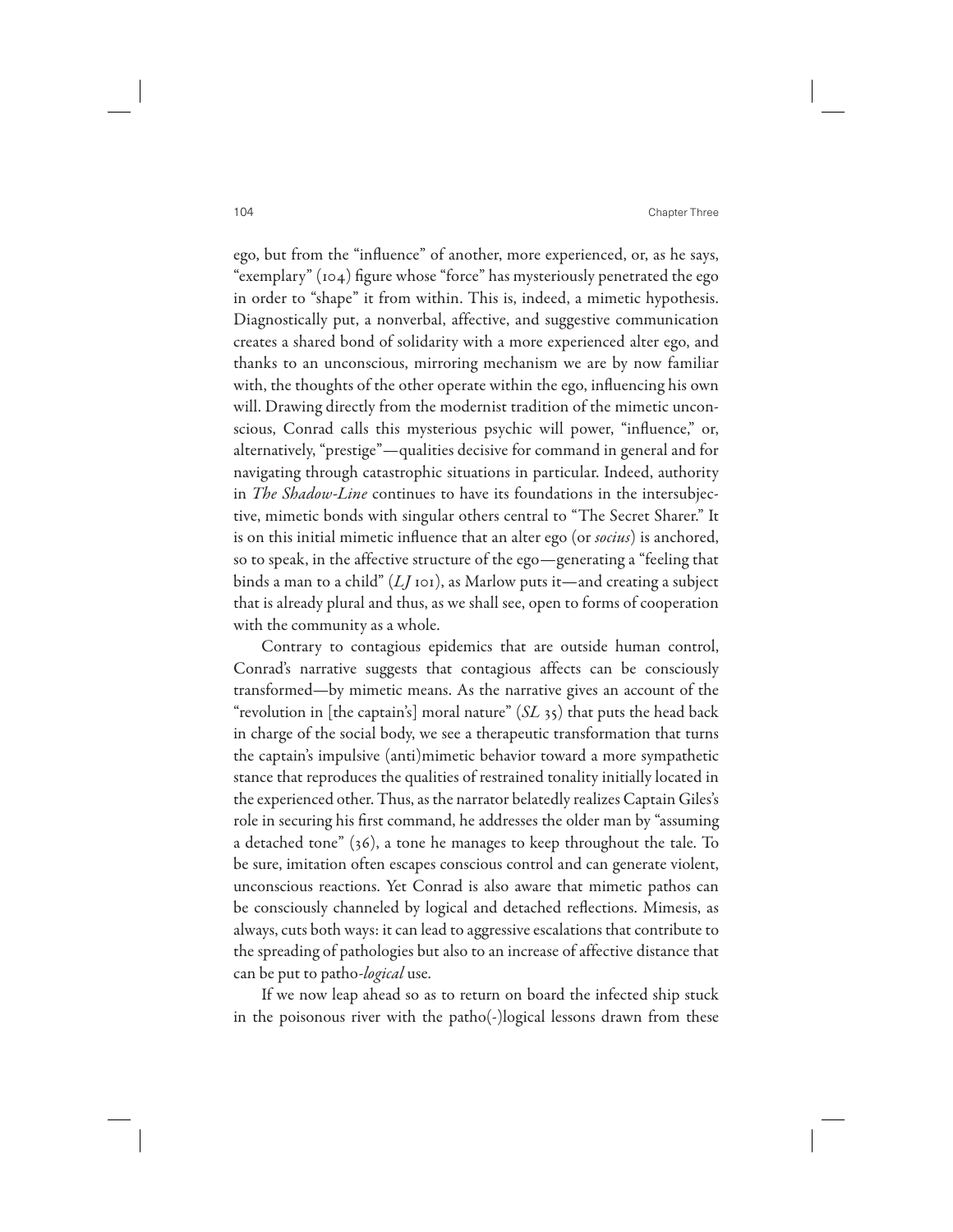seemingly dispensable chapters, we notice that they introduce secret steps for countering the epidemic that infects individual bodies as well as the body politic. In fact, by the time the captain-narrator confronts the choleric infection, he has not only learned to master his youthful desire for originality (his romantic "sickness") but also to control the infective provocation of others (his mimetic sickness). Take the captain's relation to the chief mate, Mr. Burns, for instance. If this relation initially generates the anxiety of influence he experienced with Captain Giles, it does so with a significant difference. Confronted with Burns's "red moustache"  $(47)$  attached to a "face" "several years ... older than [him]self"  $(48)$ , the captain displays the usual symptoms of intimidation (that is, fear of "inexperience," "becoming self-conscious," and so forth [48]). This mimetic anxiety is understandable. Burns is, after all, openly antagonistic to the young captain, considers himself entitled to take up the position of command, and initially occupies the role of what Girard would call "mimetic rival." Thus Burns initially blurts out to the captain, in a "tone of forced restraint": "If I hadn't a wife and a child at home, you may be sure, sir, I would have asked you to let me go the very minute you came on board" (55). This is, of course, a contagious affective provocation that could easily escalate. But the captain has learned his antimimetic lesson from Giles, and no reciprocal violence ensues. Instead, he deftly avoids this mirroring contamination by "answer[ing] him with a matter-of-course calmness as though some remote third person were in question" (55). And later, he consistently responds to Burn's bitter accusations with what he calls a "systematic kindliness"  $(56)$  or "invariable kindliness"  $(59)$ .

How can mimetic rivalry be avoided? This is a question that has not received sufficient attention in mimetic theory, but it is one Conrad helps us address. There is, in fact, a subtle psycho-ethical lesson at work in these seemingly marginal exchanges that is indicative of the captain's process of development and has larger therapeutic implications for the formation of communities—both imaginary and real. Mimesis, it should be noted, is central to both the message and the medium of Conrad's diagnostic. The message is that having assimilated, via the medium of mimesis, Giles's antimimetic qualities and refusing to automatically respond to a provocation with yet another provocation, the captain avoids generating contagious escalations on top of a contagious epidemic. Attention to the medium, on the other hand, tells us, exactly, how he avoids being caught in the spiral of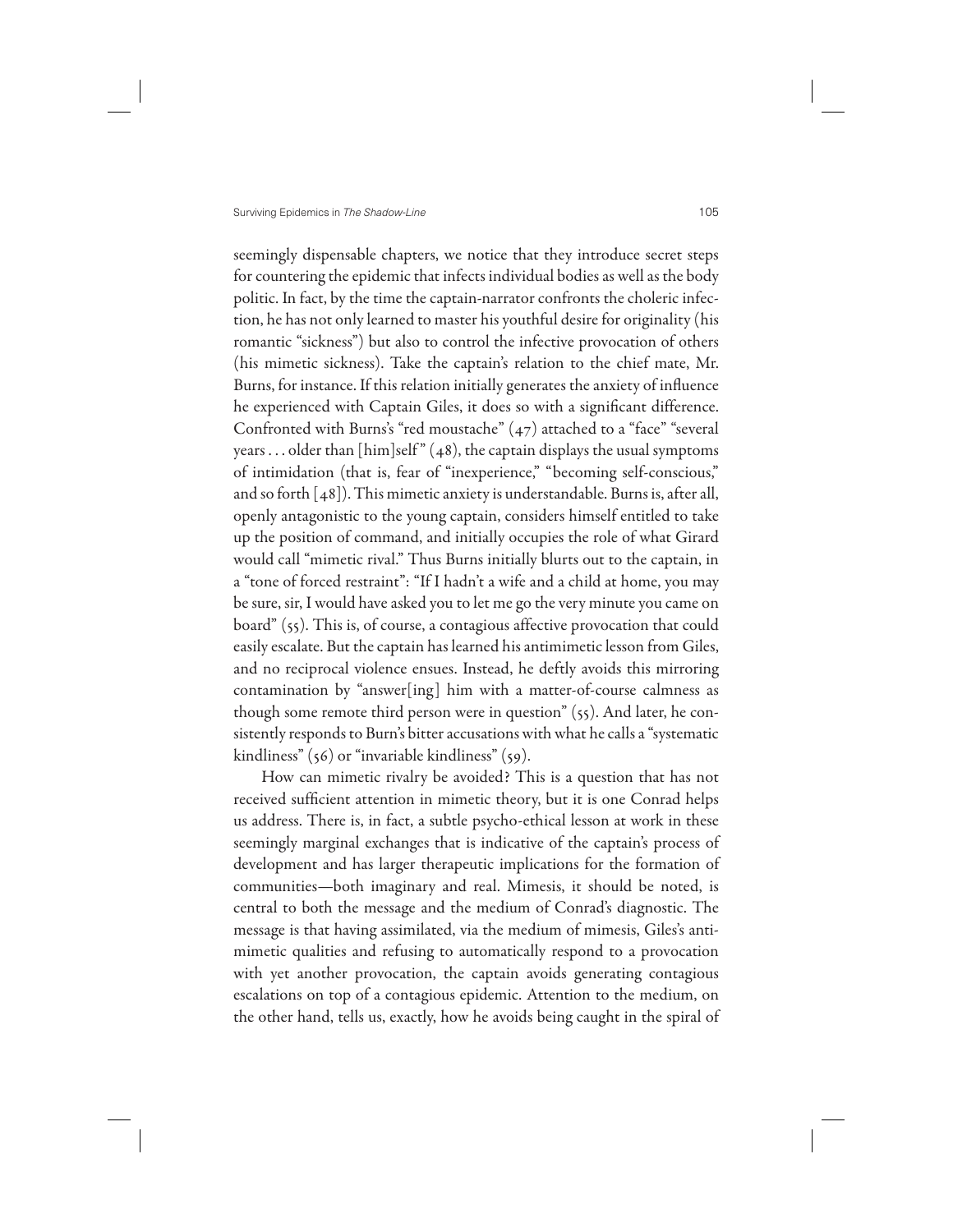mimetic reciprocity: by treating a first-person narrative speech (or mimesis) as if it was uttered in a "third-person" narrative speech (or *diegesis*). You want to avoid the contagion of an insulting provocation? Speak as if not you but a third person has been offended, and an antimimetic reply will naturally ensue. Such a shift of perspective indicates that a formal narrative distance is the necessary precondition not to be affected by the infective contagion of mimetic pathos; *diegesis* might be the antidote to mimesis; sympathetic distance functions as the best antidote to the pathos of poisonous feelings.

#### The Ethos of Profession

I have traced this process of personal, psychic maturation in some detail because it signals an ethical reform in the captain's relation to the body politic as a whole. The case of Mr. Burns continues to be therapeutically instructive to diagnose the captain's shift from egocentric to we-centric concerns. One of the first victims of the contagious epidemic, Burns is taken to a hospital. Interestingly, as the captain regularly visits him, his cold distance characteristic of sovereign detachment that initially made him impermeable to the "sensations" of others gives way to affective proximity that makes him permeable to the pathos of the other, generating bonds of sympathy that cut across hierarchical barriers. Resting his case on their shared professional ethos in order to be taken back on board ship, Mr. Burns cries out with pathos, addressing the captain in mimetic speech: "You and I are sailors" (59). And confronted with this irresistible you-I ethical interpellation, the captain is forced to acknowledge that "he had happened to hit on the right words" (60). The words are right, but so is the medium: it is in fact the use of mimetic speech that introduces a flux of affects that blurs the line between you and me in the first place. Thus, echoing Mr. Burns, he repeats from a diegetic distance: "He and I were sailors. That was a claim, for I had no other family" (60). The linguistic repetition (*diegesis*) reflects the emergence of an affective "you-I" bond (*mimesis*). And as both pathos and distance are joined, Conrad opens up the possibility that sovereign forms of subjectivity are not self-contained but rest on shared bonds of sympathetic solidarity that begin to tie the head back to the social body to which he belongs.

As we move from "The Secret Sharer" to *The Shadow-Line*, the same shared feelings generated by a common training and profession continue to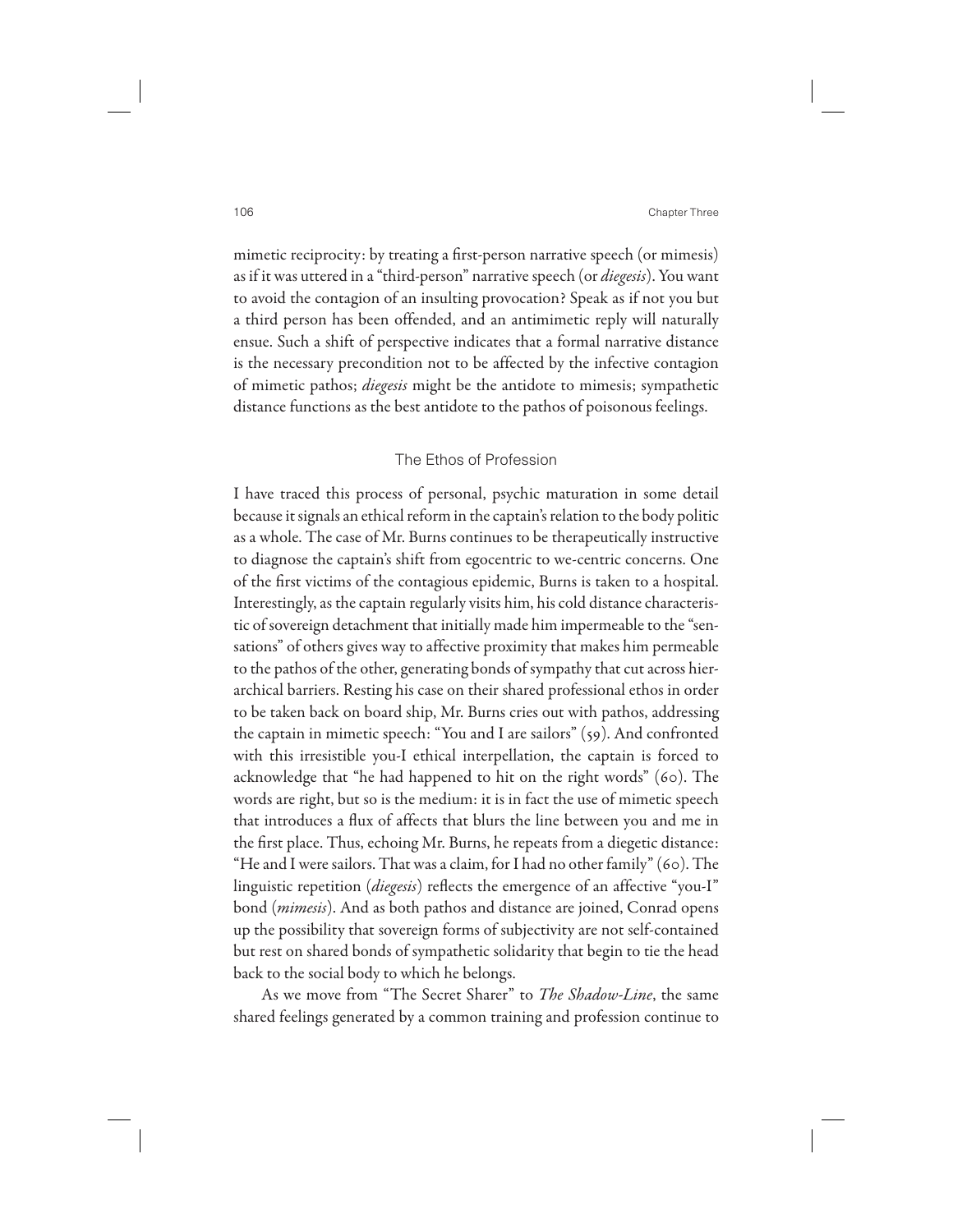inform ethical relations with others. The mimetic foundations of the Conradian subject remain essentially the same. But now these foundations are no longer limited to two aristocratic individuals considered as "secret sharers." Instead, the you-I bond stretches from singular I to plural you to include the entire community of sailors considered as "family." Thus the captain immediately generalizes this familial feeling to the crew as a whole, making clear that a common sensation ties, for better and worse, the head back to the social body. As he puts it: "I could imagine no claim that would be stronger and more absorbing than the claim of that ship, of these men snared in the river . . . as if in some poisonous trap" (60). This passage marks an ethical turn that redirects the ship along communal lines I shall presently discuss. Yet it is important to recognize that its diagnostic lesson remains anchored in familiar structures. What these initial chapters suggest, in fact, is that the "poisonous trap" has a paradoxical double effect we have encountered before: it is not only responsible for a contagious pathology that infects the social structure of the ship from without; it also generates a psychic, intersubjective, and communal stimulus that can potentially serve as a cure from within. It is, in fact, because the ship is caught in a poisonous trap that generates a shared infection that the captain develops a shared bond of solidarity with the crew along communal lines that take Conrad's ethics of sharing a step beyond "The Secret Sharer." Put differently, the shared, contagious epidemic that infects the body politic is not only the problem but also contains, at least in embryo, a diagnostic solution; it contributes to generating an ethics of sharing that has the power to reanimate the entire social organism. The poisonous infection is new, but the diagnostic remains fundamentally the same: it reminds us that where the poison is, there also lies the remedy; where the danger of infection is, there also lies the cure.

We are indeed back to the Janus-faced diagnostic principle that orients this book. But as always Conrad gives a new spin to this ancient patho(-) logy that keeps our investigation on the move. Adding a new layer of complexity to the problematic of subject formation, Conrad suggests that this (horizontal) sympathetic bond with the community is itself dependent on a prior (vertical) identification with a leader figure that has the experience necessary for command. In this sense, *The Shadow-Line* relies on the same conception of the shared subject at work in "The Secret Sharer"; yet it also suggests that the range of identifications needs to be expanded in order to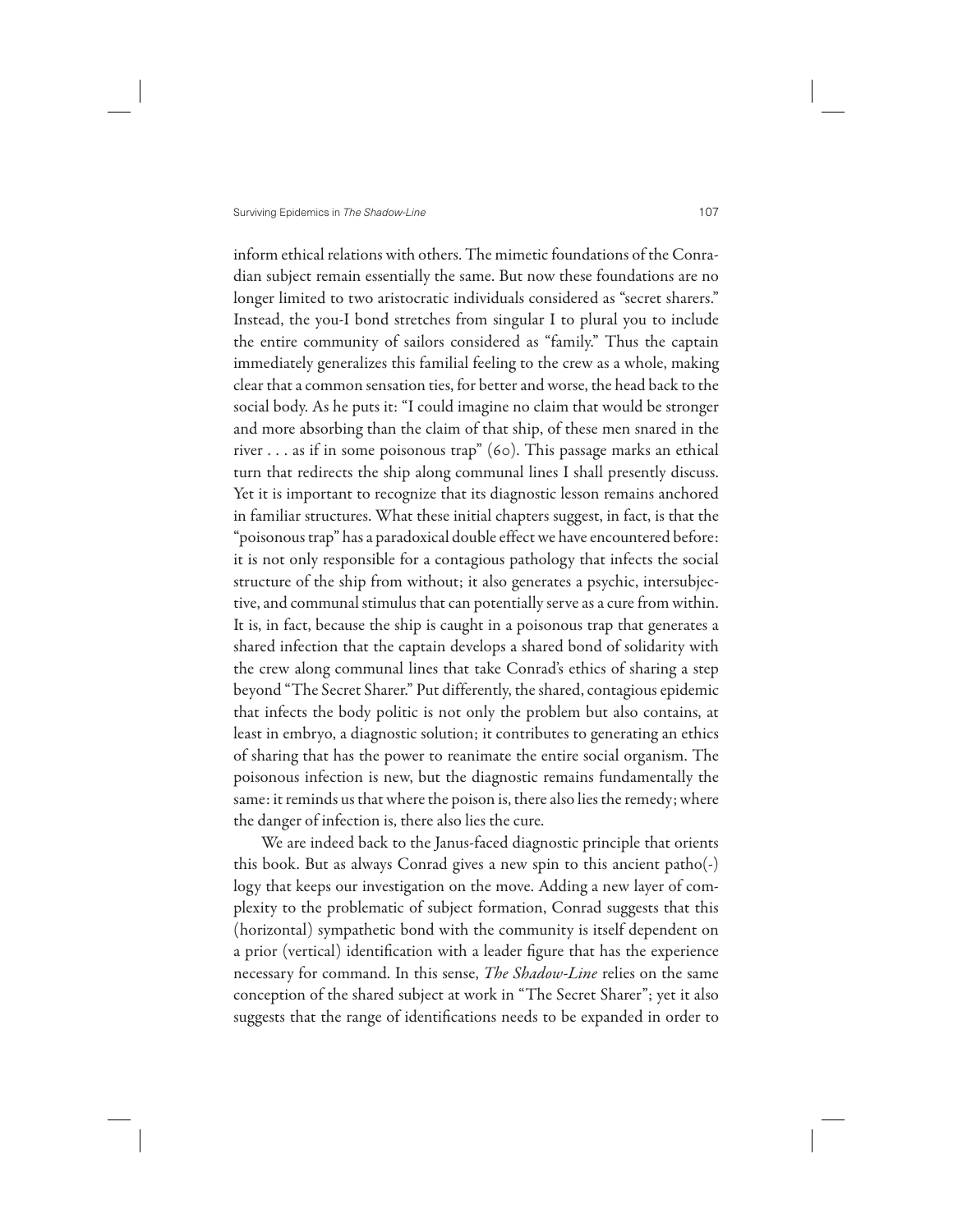assimilate a plurality of "exemplary" figures that belong to both present and past generations. Thus, in this tale, Conrad multiplies models who contribute to in-*forming* the captain's still malleable character: from Captain Giles to Mr. Burns, from Captain Ellis to Ransom, the captain-narrator aligns himself with a chain of sovereign figures that belong to a fundamentally shared, maritime tradition. This also means that in *The Shadow-Line* sharing is no longer part of dyadic, private, and secret ethics, but a multiple, communal, and plural ethos; it not only concerns one generation but also links a multiplicity of generations; the shared soul, for Conrad, turns out to be not simply a split, or divided, soul, but a plural, or "composite," soul—homo duplex, in short, turns into homo multiplex.

#### The Composite Soul

Confronting the shadow of catastrophe that haunts the community on board "the small planet" of the infected ship continues to require a Janusfaced approach, but Janus, as we know, leads to protean transformations. If Conrad repeatedly encouraged us to look back to the romantic trope of the doppelgänger to diagnose split souls, in *The Shadow-Line* he uses mirroring devices to look ahead to the formation of a protean or, as he says, "composite soul." Given the symbolic centrality of this transformative scene in the circumnavigation that will help bring the infected community back to where it started, it is necessary to look into this mirror in some detail—for we are only halfway home.

#### Specular Identification

The theoretical foundations of Conrad's account of the "composite soul" are framed by a mimetic scene that seems to mirror narcissistic forms of specular identification. Having set foot on the deck of his "high-class vessel" for the first time (no epidemic in sight yet) and felt "the fine nerves of her rigging as though she had shuddered at the weight" with a "deep physical satisfaction" (48), the newborn captain descends into his cabin and is immediately confronted with a specular scene. Bodily satisfaction gives way to visual satisfaction as he looks around and sees "the sideboard, surmounted by a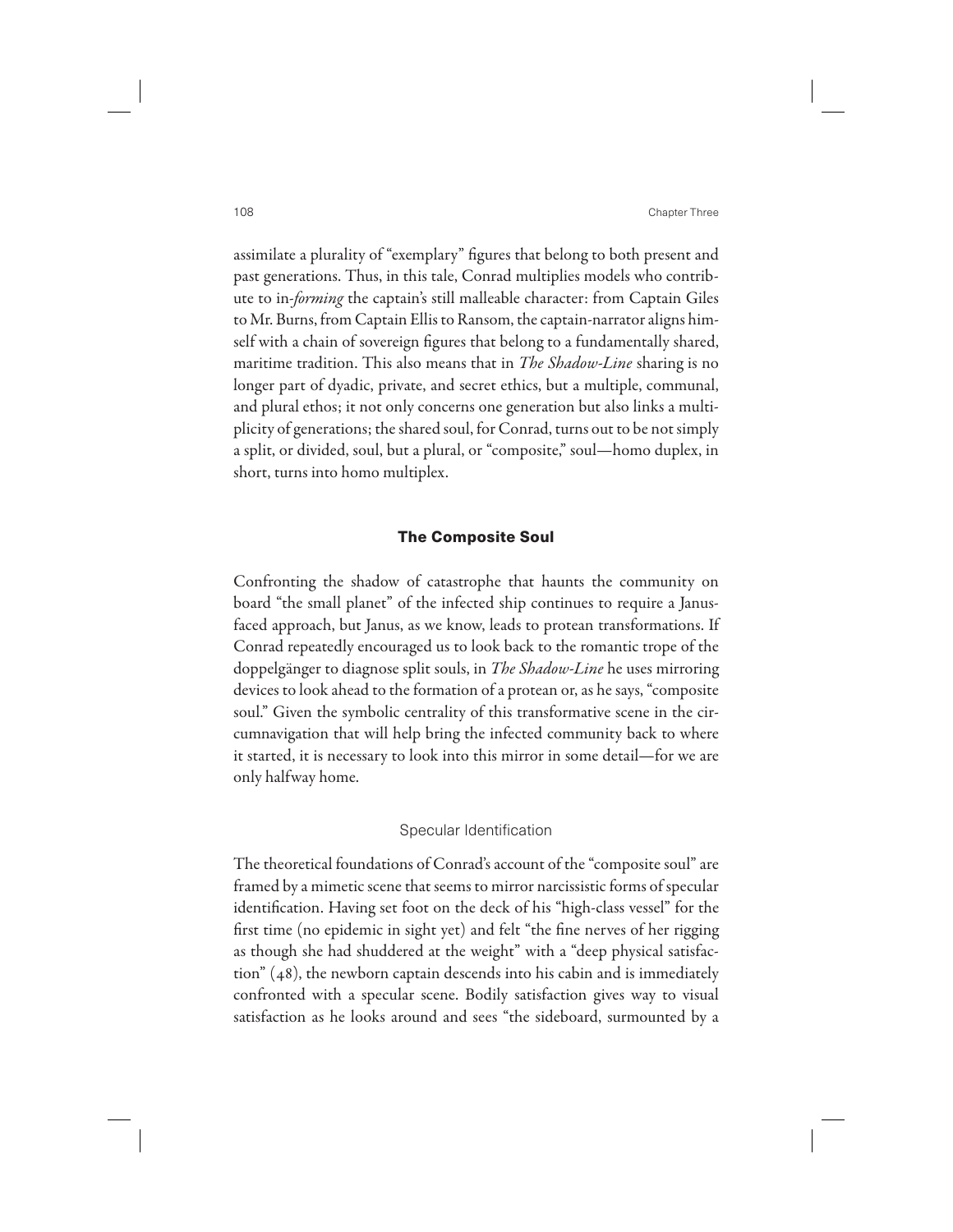wide looking-glass in an ormoulu frame" (46). And as he looks again, in the direction of the looking glass, he finds himself face-to-face with a classical imaginary scene, which he retrospectively describes as follows: "Deep within the tarnished ormoulu frame, in the hot half light sifted through the awning I saw my own face propped between my hands. And I stared back at myself with the perfect detachment of distance, rather with curiosity than with any other feeling" (47). The scene is as specular as it is speculative and tickles our mimetic curiosity. Within this visual scenario, the narrator recognizes himself in his new role as captain from a visual "distance" that has the effect of splitting his ego in two, prompting the following mimetic reflection: "It struck me that this quietly staring man whom I was watching *both as if he were myself and somebody else*, was not exactly a lonely figure" (47; my emphasis). This is, indeed, a decisive affective and theoretical turning point in a narrative of psychic maturation; it also brings to light the shadow I have been tracing so far. This mimetic shadow confirms that, for Conrad, the ego is not a "lonely figure" that can be considered in isolation, no matter how introverted and isolated this subject feels—if only because "somebody else" is already at the heart of what the ego would like to become.

The specular scene of identification is, of course, a familiar one, for we have already faced it in "The Secret Sharer," but this time it fits more neatly speculative accounts of subject formation. If we put on our theoretical lenses—for this is, after all, what *theoria* means: seeing carefully, which is not very far from Conrad's view of what mimesis should do in praxis, that is, to "make you *see*"—the passage could be reframed as follows: in this specular scene of (mis)recognition, the subject realizes that this "figure" in the mirror is not simply constituted by his reflection but is itself constitutive of an ego that is not one, for it is already double. Faced with its own image (or imago) the newborn captain, who up to that stage has been animated by turbulent affective movements that render the ego formless, identifies with that ideal form (or Ideal-I), assumes that alienating shadow into its own ego. And, the story goes, this process of identification forms the ego, turning it into a shadow or phantom that "situates the agency of the ego, before its social determination, in a fictional direction [*ligne de fiction*]."20 This, you will have recognized it, is Jacques Lacan's speculative hypothesis.

The similarities between both literary and theoretical accounts of subject formation are, indeed, uncanny. They are, in fact, at least double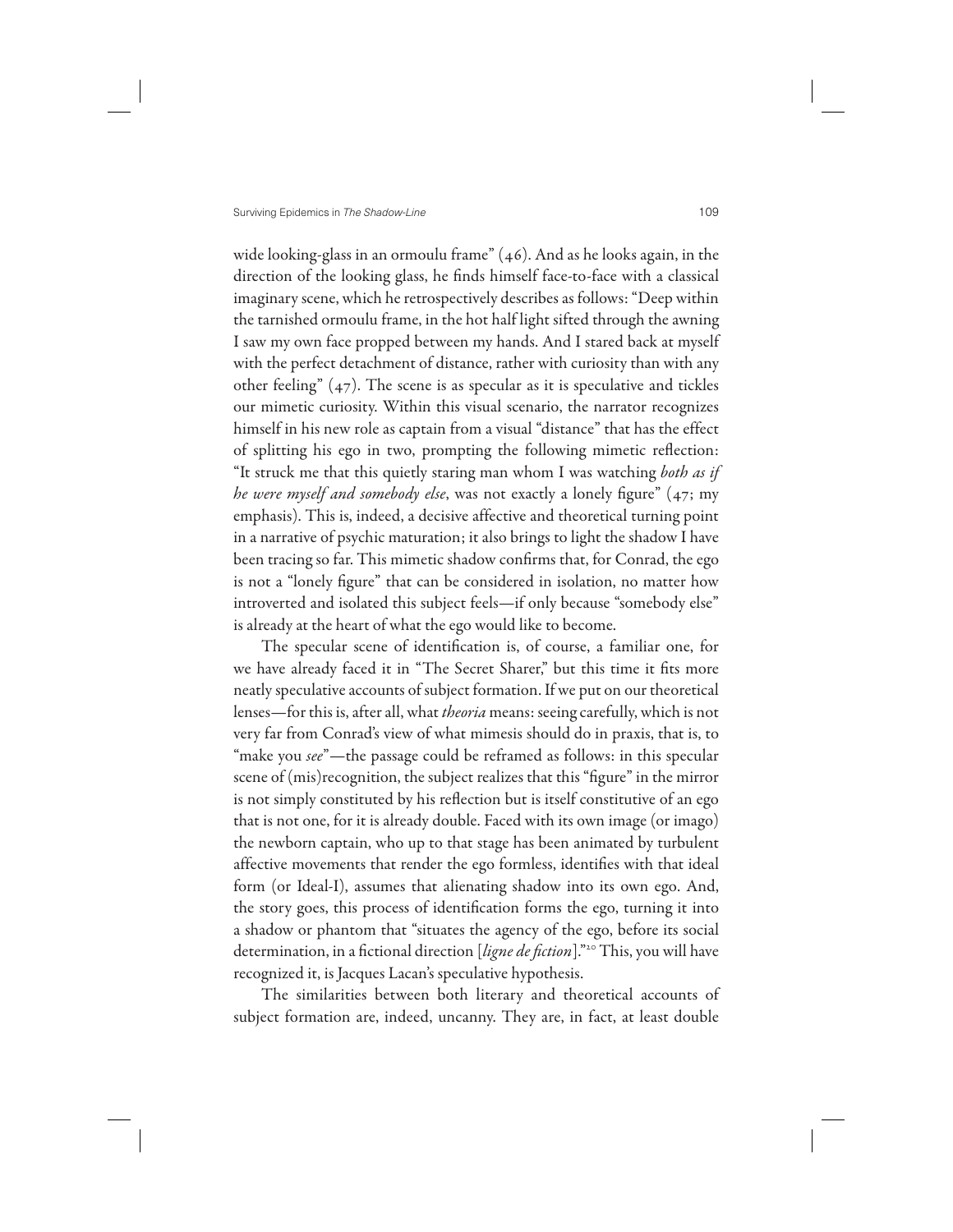and blur the line that divides fictional and theoretical speculations. On the one hand, Conrad's account of an imaginary (visual) identification with a figure in a "looking-glass" who is "myself and somebody else" has speculative implications concerning the role of mimesis in the formation of the subject. On the other hand, Lacan's imaginary (identificatory ) account of the "mirage of maturation" via the medium of visual imago, or "phantom," is not far removed from imaginary (illusory), fictional, and romantic representations of the homo duplex Conrad equally relies on.<sup>21</sup> There is thus an interesting game of fictional/theoretical refractions and reflections at play in this mirroring scene of (mis)recognition that critics have not failed to recognize and analyze. And yet a long tradition that goes all the way back to Plato's *Republic* and is fully at play in modernist accounts of the unconscious has taught us to be suspicious of mirror tricks. The shadows they reflect, in fact, also invert the fundamental presuppositions they appear to simply reproduce. Hence the closer to reality the mirror-image appears, the farthest from the truth it may actually be. If we do not simply apply a theory to fiction but read fiction theoretically, this is the specular hypothesis that emerges from this scene.

In addition to the obvious fact that the newborn captain, while childish in his insecurity, is no longer at the infans stage, Conrad's narrative makes us see that this scene does not depict a solipsistic, narcissistic, and purely specular account of ego formation with an ideal imago considered from the angle of visual "representation."22 We should in fact remember that this specular identification does not come "before" but after the ego's "social determination." For Conrad, in fact, the subject's social determination is mediated by oral communications whose affective, embodied, hypnotic, and suggestive "influences" orient his mimetic conception of the unconscious. It is thus not surprising that no matter how specular the scene appears at first sight, the subject is not really formed by what Lacan calls, rather hermetically, "the assumption of the armor of an alienating identity which will mark with its rigid structure [*structure rigide*] the subject's entire mental development."23 Instead, this subject remains in-*formed* by the mimetic hypothesis of a "shared" soul that is open to the affect, or sensation, of the other. This is perhaps the underlying theoretical reason why, in my view, the novelist manages to go a step further than the psychoanalyst by leading the subject "to that point where the real journey [*veritable voyage*] begins."<sup>24</sup>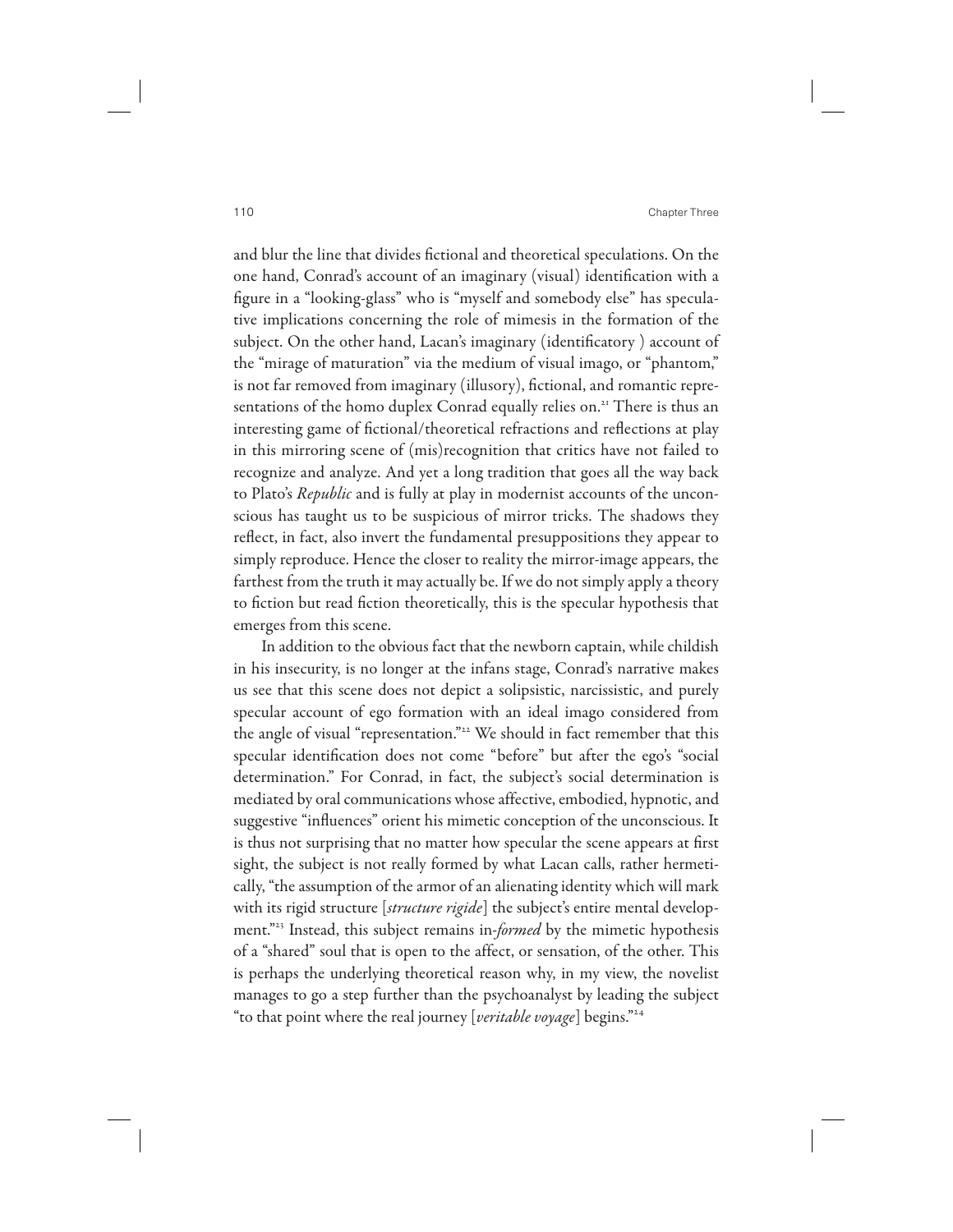#### From Homo Duplex to Homo Multiplex

To begin this journey—and beginnings, you will have noticed, are what this narrative is all about—it is important to recognize that already during the mirror stage, the Conradian subject does not linger too long on the surface of this specular "image" (or imago). Instead, he finds himself immediately in an affective communication based on a shared feeling of "sympathy" (*sym-pathos*) that ties what is "not exactly a lonely figure" to other imaginary, symbolic, and perhaps even real, all-too-real figures. After emphasizing the visual distance that divides him from this specular representation, the captain-narrator goes through the looking glass, as it were, and gets in touch with a mimetic feeling that is of the order of a lived, affective experience. Let me restitute this theoretically dense passage in its entirety:

Deep within the tarnished ormolu frame, in the hot half-light sifted through the awning I saw my own face propped between my hands. And I stared back at myself with the perfect detachment of distance, rather with curiosity than with any other feeling *except of some sympathy* for this latest representative of what for all intents and purposes was a dynasty continuous not in blood indeed but in its experience, in its training, in its conception of duty and in the blessed simplicity of its traditional point of view on life. It struck me that that quietly staring man whom I was watching both as if he were myself and somebody else was not exactly a lonely figure. He had his place in a line of men whom he did not know, of whom he had never heard but who were *fashioned by the same influences*, whose souls in relation to their humble life's work had no secrets for him. (47; my emphasis)

The scene is more symbolic than it appeared to be; yet this symbolism goes beyond linguistic or narcissistic principles, for it is based on an affective, mimetic hypothesis that Lacan, as Mikkel Borch-Jacobsen has forcefully shown, foreclosed<sup>25</sup>—but Conrad, along with other modernists, explored. This hypothesis is affective rather than speculative, for it posits the primacy of sympathetic influences (or pathos) as the necessary condition for a visual recognition (or distance). Having opened up the door to an imaginary, specular identification with an ideal and static imago frozen in a mirror, the movement of Conrad's narrative immediately plunges into the turbulent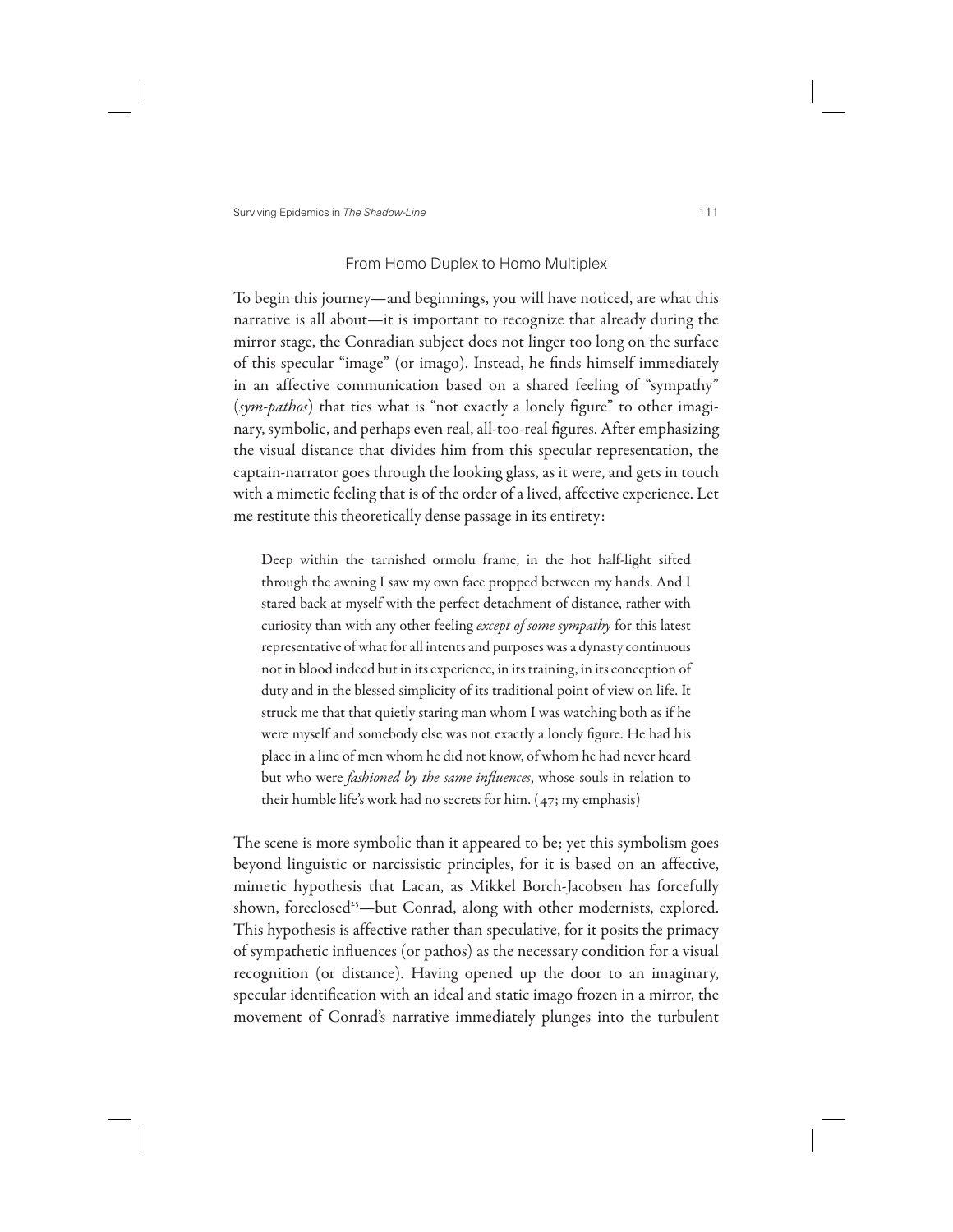zone of bodily affects and touches on an alternative, experiential source to ego formation along genealogical lines that are not deprived of mimetic yet embodied identifications. Conrad's diagnostic operation cuts deep: the captain recognizes, or better experiences, or better feels, from the depth of an experience that is as interior as it is exterior that a shared pathos ("sympathy") ties him, legates him, to an aristocratic genealogical tradition (or "dynasty"). Continuity, in this tradition, is no longer guaranteed by a transcendental or essentialist inheritance (or "blood"), but rather by an immanent training ("experience"). And it is the mimetic effect ("influence") of this experience that has the power to impress, form, or better in-*form*, an ego that is not one, nor simply double, but "composite" instead.

Now, it is on the basis of an inner experience based on a shared praxis and in line with a genealogy of leader figures that the captain's newborn ego begins to take hold of his symbolic position within the outer social structure of the ship. Significantly, already before catching a glimpse of his specular image in the looking glass, while he still lingers on the side of the bodily referent, the narrator had already testified to a truly felt, sympathetic bond with a series of dynastic figures. You have to picture the scene. The captain, we are told, sits down in "the armchair at the head of the table, the captain's chair with a small tell-tale compass swung above it, a mute reminder of unremitted vigilance" (46). And having adopted this position of vigilant orientation, a feeling of communal belonging creeps up to him from below, penetrating his self in ways that are not at all specular, but are speculative nonetheless: "A succession of men had sat in that chair"  $(47)$ , he says. And in a moment of antinarcissistic jubilation, he adds: "I became aware of that thought suddenly, vividly as though each had left a little of himself between the four walls of these ornate bulkheads; as if a sort of *composite soul, the soul of command*, had whispered suddenly to mine of long days at sea and of anxious moments"  $(47; \text{my emphasis}).$ 

This is, indeed, a sovereign experience. Secretly whispered, rather than visually impressed, it opens up the subject to the mimetic realization that the soul of command is neither singular nor double, but protean instead. If we trace the temporal movement of this specular scene, we realize that it is only after this sense of belonging to a wider tradition of "shared influences" has been intimately experienced that a visual image of his heterogeneous soul is represented. Conrad's theoretical insight is clear: a feeling of mimetic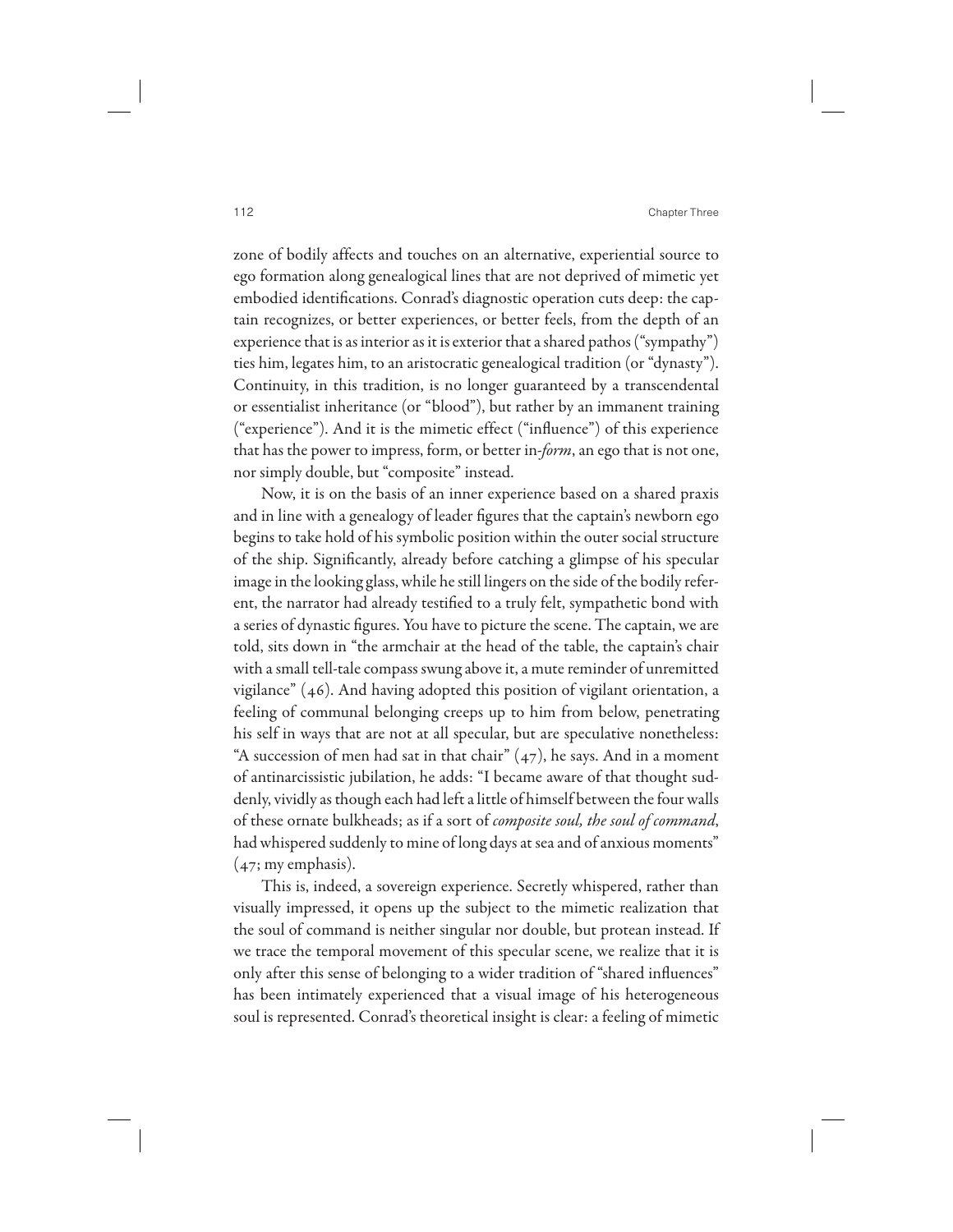sympathy is the condition for a visual identification to be formed; the current of formless, transgenerational affects constitute the multiplicity of the "composite soul" (from Latin, *compositus*, placed together). What is theoretically at stake in this sensorial, bodily awareness that precedes the visual, mental identification is the realization that the soul of command is not the precipitate of a monadic, narcissistic, and idealized figure represented in a mirror—though this figure is physically isolated. Nor is it simply the product of a secretly shared mimetic communication with an ideal other—though secret identifications contribute to the captain's shared psychic foundations. Rather, this hypothesis opens up the possibility that the soul of command is a shared soul that is receptive to a multiplicity of voices, not images, but voices, nothing but voices that ring an echo within a composite soul, generating the affect necessary for command in catastrophic scenarios.

#### The Affect of Command

We are now in a position to see, and perhaps also feel, that if this scene has both imaginary and symbolic connotations, we are no longer confined within the "ontological structure" of the mirror stage that frames the ego in an ideal form. Rather, Conrad's reflections on the composite soul invite us to go through the looking glass, as it were, and ground the soul in a more immanent, more social, yet no less mimetic hypothesis. Conrad is not alone in developing this hypothesis. He shares it with other modernists, most notably Nietzsche.26 In a passage of *Beyond Good and Evil*, which, as we have already seen, has tremendous resonance with Conrad's nautical and stormy preoccupations, Nietzsche speaks of "the affect of command"27 along lines that echo Conrad's diagnostic of the soul. Nietzsche, in fact, develops a "soul hypothesis" that opens the road to what he calls "'soul as a multiplicity of the subject' [*Seele als Subjekts-Vielheit*] and 'soul as social structure of the drives and emotions' [*Gesellschaftsbau der Triebe und Affekte*]" (*BGE* 12:43–44). For Nietzsche, as for Conrad after him, command is not understood as a solipsistic sovereign affair. Rather, it is predicated on a conception of the sovereign subject that is already plural, always social, for it is traversed by a community of mimetic affects that compose the soul of command. Composite soul, soul as multiplicity: indeed, these two literary/philosophical figures show two faces of the same captain.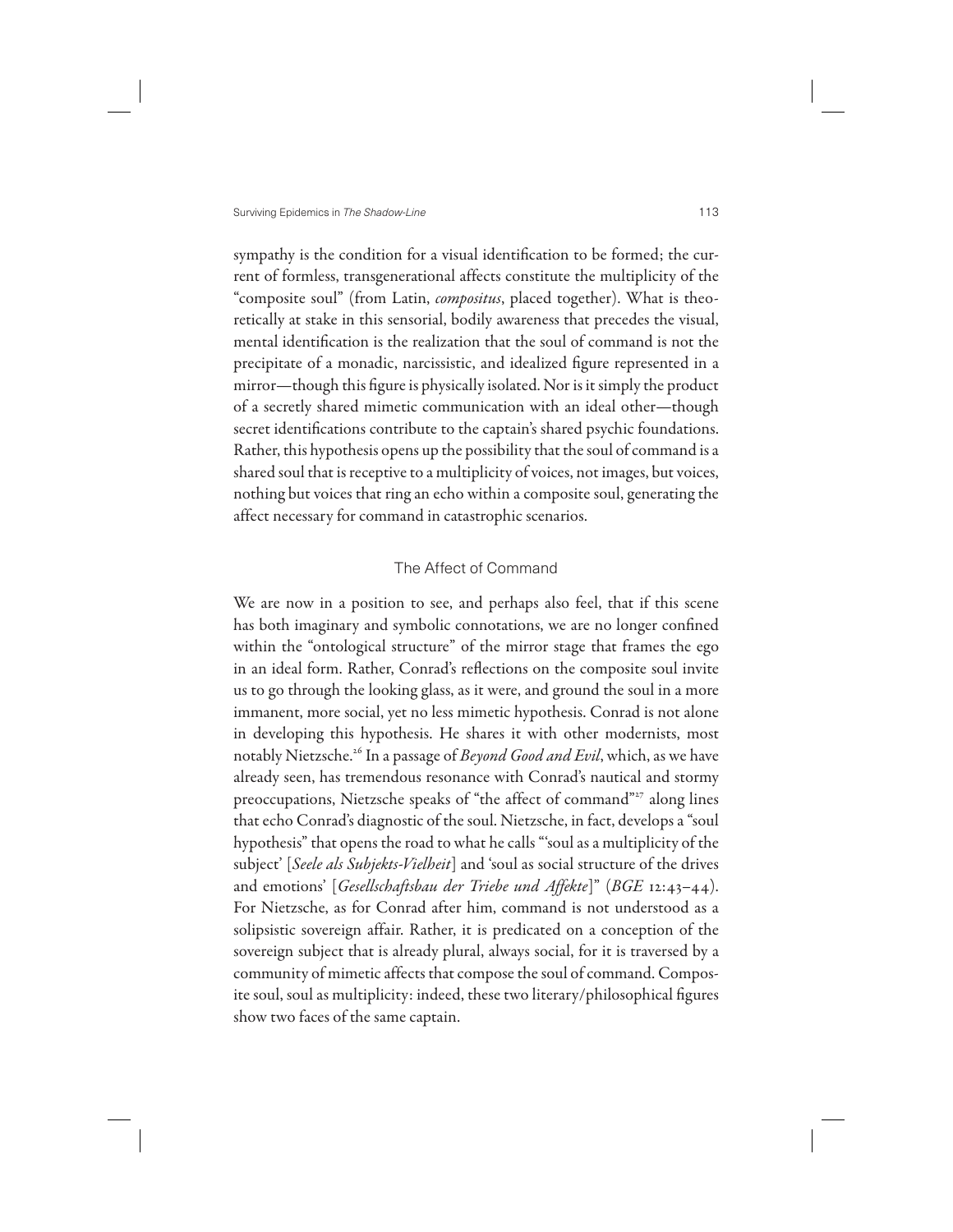114 Chapter Three

Now, the politics of the soul structures this vision of command along lines that are relevant for the communal body as a whole. Conrad and Nietzsche, in fact, independently of each other but within a similar maritime concern with ethics, develop an immanent, psycho-sociological soul hypothesis that challenges an egocentric, narcissistic hypothesis that posits an ideal image as the ontological foundation of what the subject is, or should be. And what they reveal is that the soul of command is not simply a social soul because of its power to govern exterior subjects. Rather, it is social because it is already structured as a multiplicity subjected to the larger social body. The subject of command is thus a subject in the double sense of being a sovereign subject in command and being a sovereign subjected to the burden of command. Implicitly following up on the hypothesis opened up by Nietzsche, Conrad reveals, on a situational narrative basis, this process of subjection. He does so by articulating the multiplicity of heterogeneous "drives and emotions" that, far from being simply personal, or individualistic, are themselves already the product of "social structures" that orient the microcosm of the ship. The social—or to use a more specific concept, the *socius* (that is, privileged social others such as parents and models)—is thus already internal to the ego, constituting its body, generating a subject understood as a multiplicity of singular-composite souls. From homo duplex to homo multiplex, egocentric to we-centric experiences: this is the trajectory the captain's theoretical compass is pointing to.

But Conrad goes further. For him, the question of influence is not restricted to the living but cuts across generations in a process of mimetic formation that inscribes a living soul in a multiplicity of dead souls. And if the influence of noble figures in the maritime tradition is there to sustain the captain (good mimesis), the negative influence of figures who have departed from this tradition is there to prevent progress (bad mimesis). This is especially true of the captain-narrator insofar as his immediate predecessor, whose symbolic chair he is now occupying, marked a departure from the maritime principles of duties that are passed down from one generation to the next. Described by Mr. Burns as an "artist" and "lover," "ill in some mysterious manner" (52), the previous captain's behavior is symptomatic of a form of romantic individualism that is at odds with the communal structure of the ship and contributes to the creation of potentially catastrophic situations. Thus we are told that this captain initially kept the ship "for three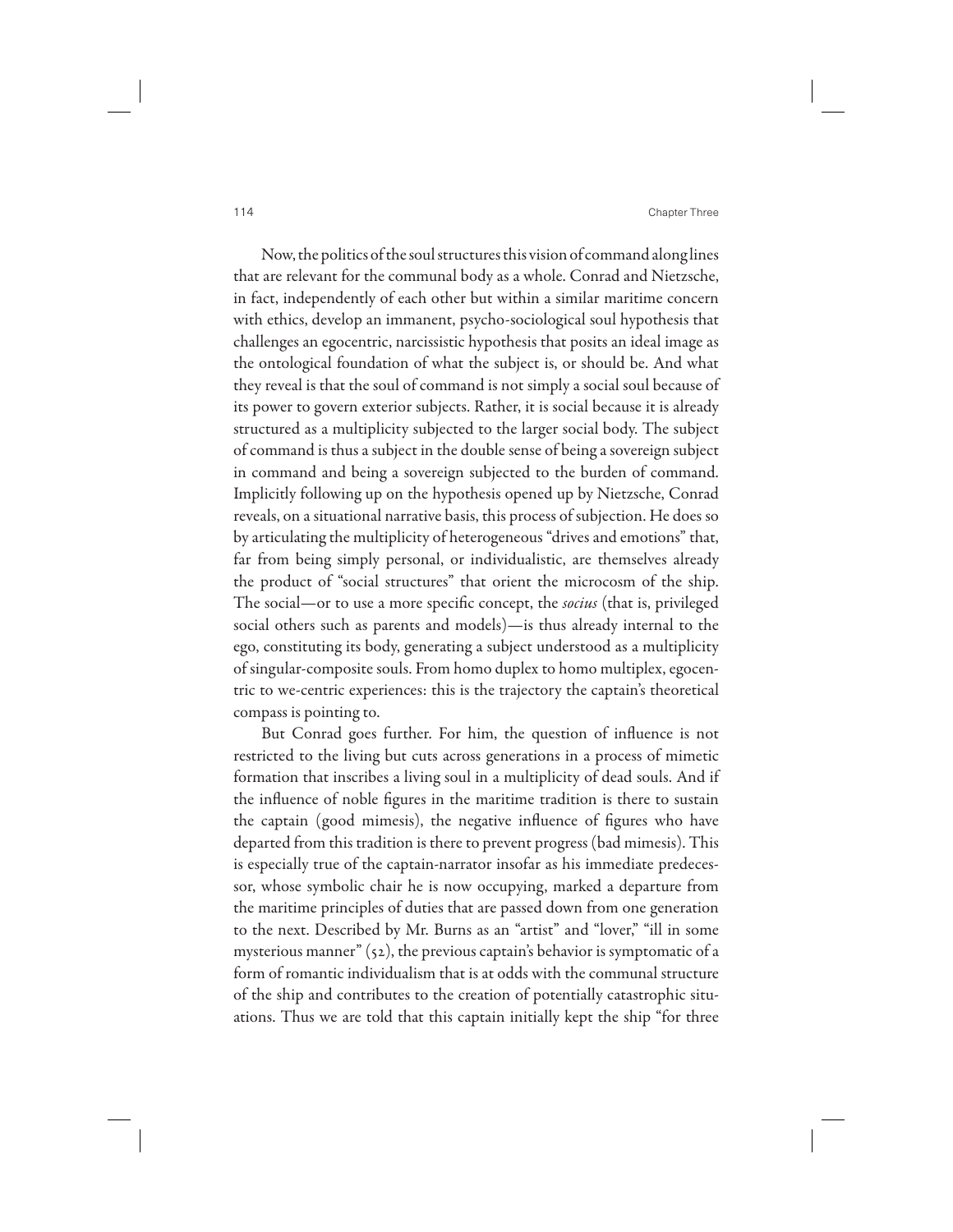weeks in a pestilential hot harbor without air"  $(y_1)$  and then pushed the crew to confront "a fierce monsoon" in an "insane project" that "was bound to end in some catastrophe"  $(52)$ . Epidemics and monsoons are environmental catastrophes. But Conrad suggests that insofar as these nonhuman phenomena are entangled with human choices generating what William E. Connolly calls "a cosmos composed of multiple, interacting force fields moving at different speeds,"28 they are ultimately anthropogenic in nature. If the captain is to cross the shadow-line that divides youth from maturity, then, it is not sufficient to cross the latitude line where the late captain has been buried. Rather, he must cross the shadow-line that divides a singular, individualistic soul from the composite soul necessary to face catastrophic situations. This entails shifting from personal, individualist concerns with originality that still haunt the young captain's romantic imagination, to embrace a mimetic, nonrivalrous, and composite social spirit vital to confronting situations of shared catastrophe on a communal basis.

The captain-narrator is fundamentally aware that the qualities of command based on a genealogical notion of the composite soul can only be tested on the basis of the individual, unique, and, in this sense, always new experience of navigation. If the "compass" reminded the captain-narrator of the importance of "vigilance," it is time for him to put his hands on the helm, which he takes as "a symbol of mankind's claim to the direction of its own fate" (63). And it is in the confrontation with a catastrophic situation that affects and infects the social structure of the ship, and the "planet" it symbolizes, that the captain's composite soul and the social structures that compose it come together as a cooperative community in which head and body are finally joined to jointly steer—and affirm the possibility of survival.

#### The Survival of Community

The affect of command that is formed by this speculative scene of mimetic identification should not be read in terms of a solipsistic process of psychic maturation confined to the inner space of the cabin. Rather, this inner experience gives birth to a "composite soul" that opens up the sympathetic channels of the sovereign experience of "command" to the wider, collective and exterior question of what Conrad calls "community"  $(54)$ . Critics have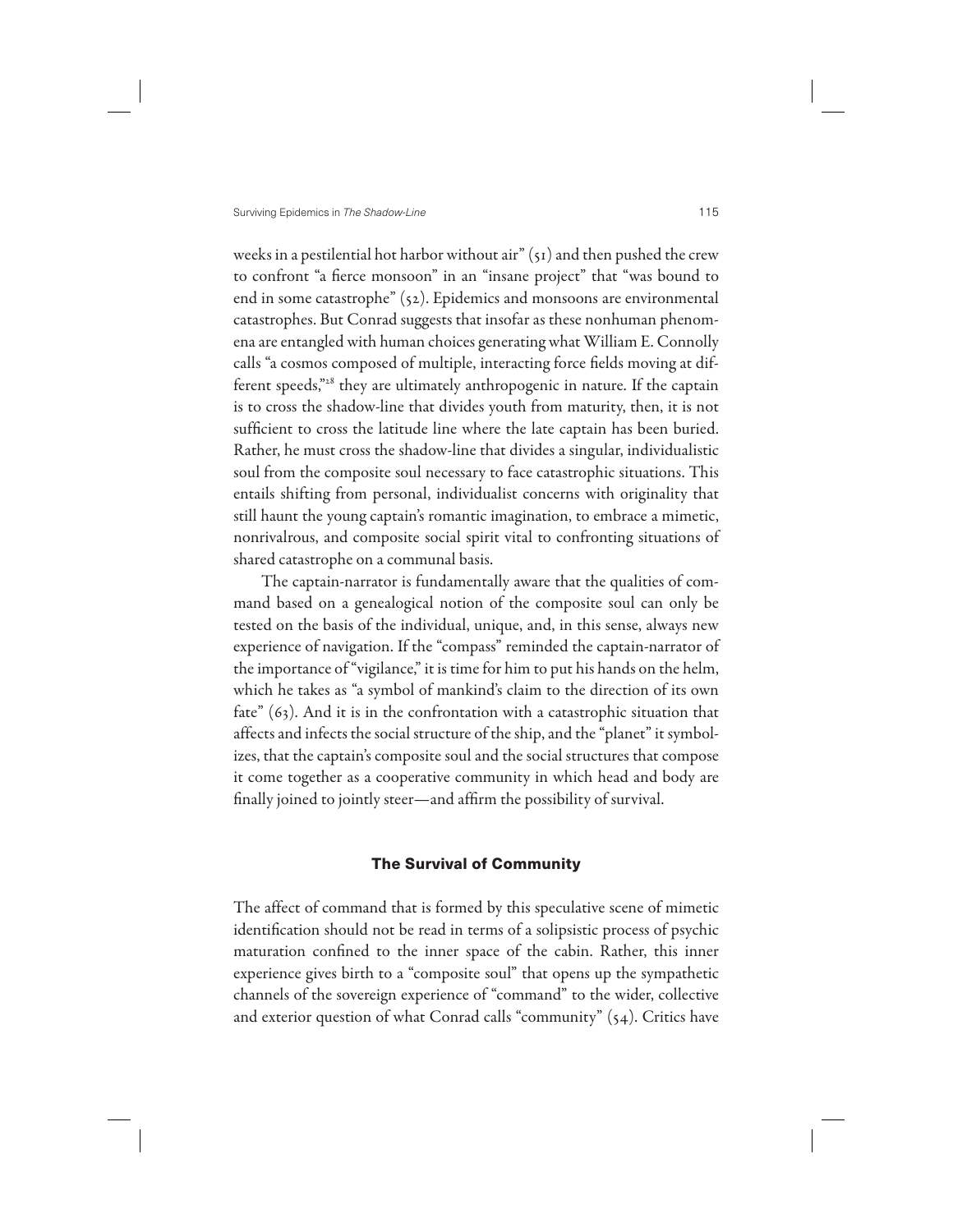noticed this concern before,<sup>29</sup> but the theoretical implications of Conrad's emphasis on community to sail past catastrophic situations still need to be articulated. In this concluding section, as "the feverish, enfeebled crew, in an additional turn of the racking screw" (91) is forced to face a storm that overshadows the "last gleam of light in the universe" (92), we turn to see that Conrad contributes to outlining the ethos of community by rendering it operative on the basis of affective forms of cooperation. This also entails supplementing past monocephalic or acephalic accounts of community that first emerged in a period haunted by the specter of Communism and the shadow of fascism (Georges Bataille) and were more recently reframed by continental philosophers who, on the shoulders of Bataille, rethought the question of the "in-common" on the basis of a relational ontology of the subject (Jean-Luc Nancy).<sup>30</sup> Building on this tradition, my aim is to propose some steps toward sovereign yet nontotalitarian forms of command based on sympathetic cooperation between the head and the social body, the composite soul and its social structure we have been tracing so far. For Conrad, in fact, it is only on an immanent, communal ground based on fundamentally shared infective and affective foundations that we can affirm the possibility of survival.

The slow beginning of the first part of the tale has the function of generating underlying currents that, in the second part, are instrumental to bringing the narrative to a speedy end. After spending seemingly useless yet fundamentally instructive time in the Officers' Home in Singapore and enduring an epidemic contamination that infects nearly all members of the crew stuck in windless waters, the ship, as well as the narrative, begins to pick up speed. And in a final nautical turn that faces, head on, the shadow of catastrophe, Conrad anchors the captain's composite soul (or head) in the social structure of the ship (or body) in order to fight for the survival of community via an experience of sovereign communication that is as interior as it is exterior, as individual as it is collective. Following a type of "training become instinct" through the formative influences of exemplary figures, the captain knows, or better feels, that "the difficulties, the dangers, the problems of a ship at sea must be met on deck"  $(73)$ —that is, from a position in which the "composite soul" of command can both animate and be animated by communal social bodies, on a sympathetic, we-centric, and nonviolent basis. And indeed, as the narrative unfolds, and the captain's mind is progressively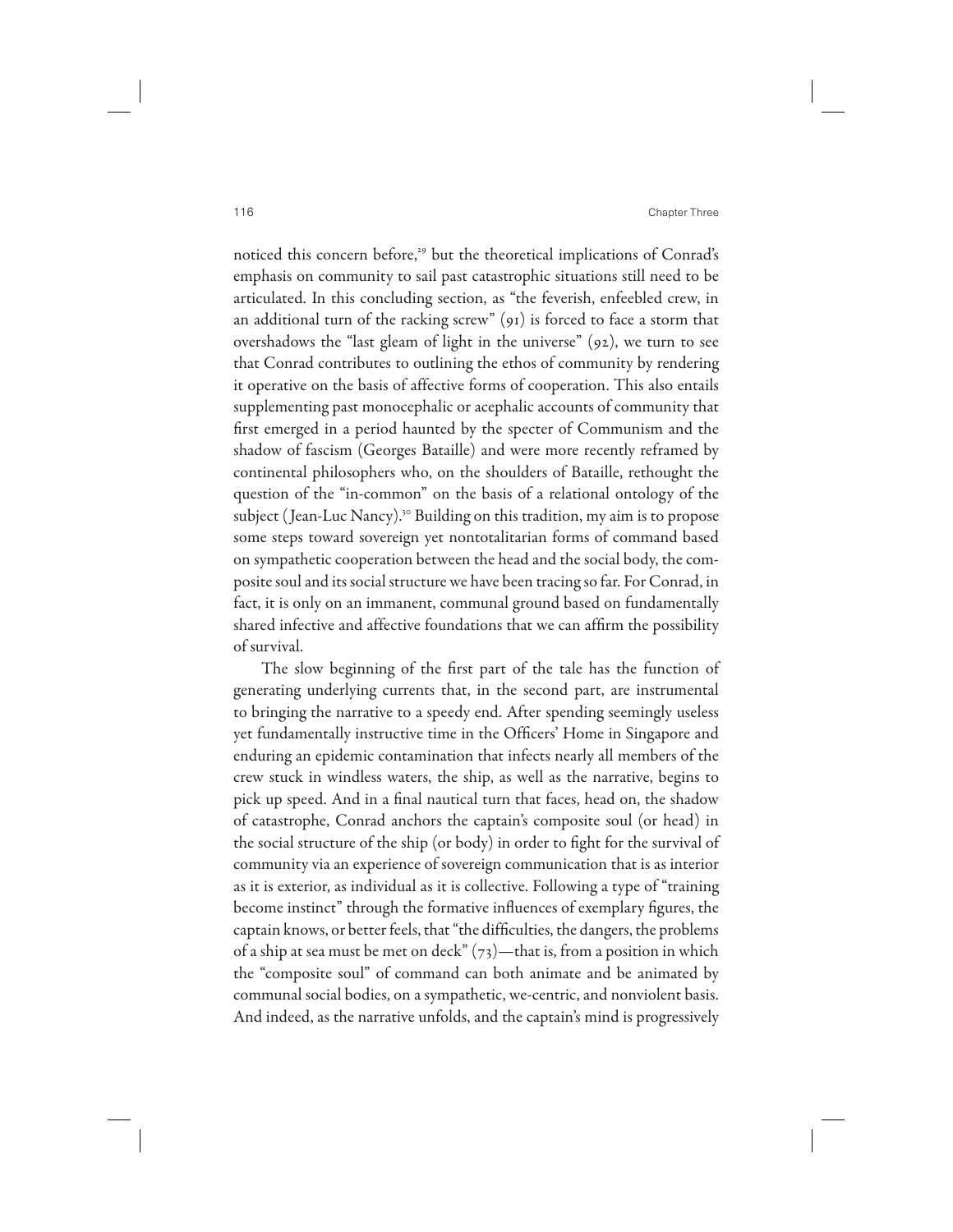haunted by "visions of a ship drifting in calms and swinging in light airs, with all her crew dying slowly about her decks" (82), he is led to abandon his solipsistic, aristocratic stance that initially characterized him in order to invest his soul—and thus his body—in the social structure, or "nerves," of the ship, so as to innervate—and thus reanimate—a feverish and moribund social body on "the common ground" of the deck.<sup>31</sup> A confrontation with a shared catastrophe leads the captain to open up the sympathetic channels that transect his already "composite soul." And on this affective basis emerges an ethics of communal cooperation that eventually allows the planet of the ship to sail past the Scylla of totalitarian command and the Charybdis of refusal of command, so as to return to a harbor with a community of infected yet still living subjects.

#### Secret Sharers (Nietzsche to Nancy)

Plagued by a contagious "epidemic," afflicted by "windless" waters, driven by "mysterious currents" and, eventually, "beset by hurricanes," the narrative generates wave after wave of calamitous factors that "bewitched" (69) the ship, and require a type of strenuous, breathtaking, and continuous endurance to keep affirming the possibility of survival to the end. As Conrad had made clear from the beginning, it is via the systemic interplay of human interactions between the captain and the crew, the head and the body, which literally compose the composite soul of command, that this possibility can ultimately be affirmed. In particular, the concluding part of the journey, which takes the ship from the island of Koh-ring back to Singapore, suggests that the captain-narrator's ethico-political commitment to the body politic the ship represents stems from the juncture of two seemingly incompatible ethical traditions the narrative has been delineating all along—that is, a vertical, aristocratic tradition that inscribes the captain's soul in a "dynasty" of commanders (from Giles to Ellis, extending to the whole chain of past captain figures) whose "influences" are constitutive of his "composite soul," on the one hand, and a horizontal, social experience of "sympathy" (from Burns to Ransom, extending to the entire crew) that anchors this soul within a social "community" represented by the microcosm of the contaminated ship, on the other. I suggest that it is from this paradoxical conjunction of vertical, aristocratic bonds that tie the captain to an aristocratic past tradition and of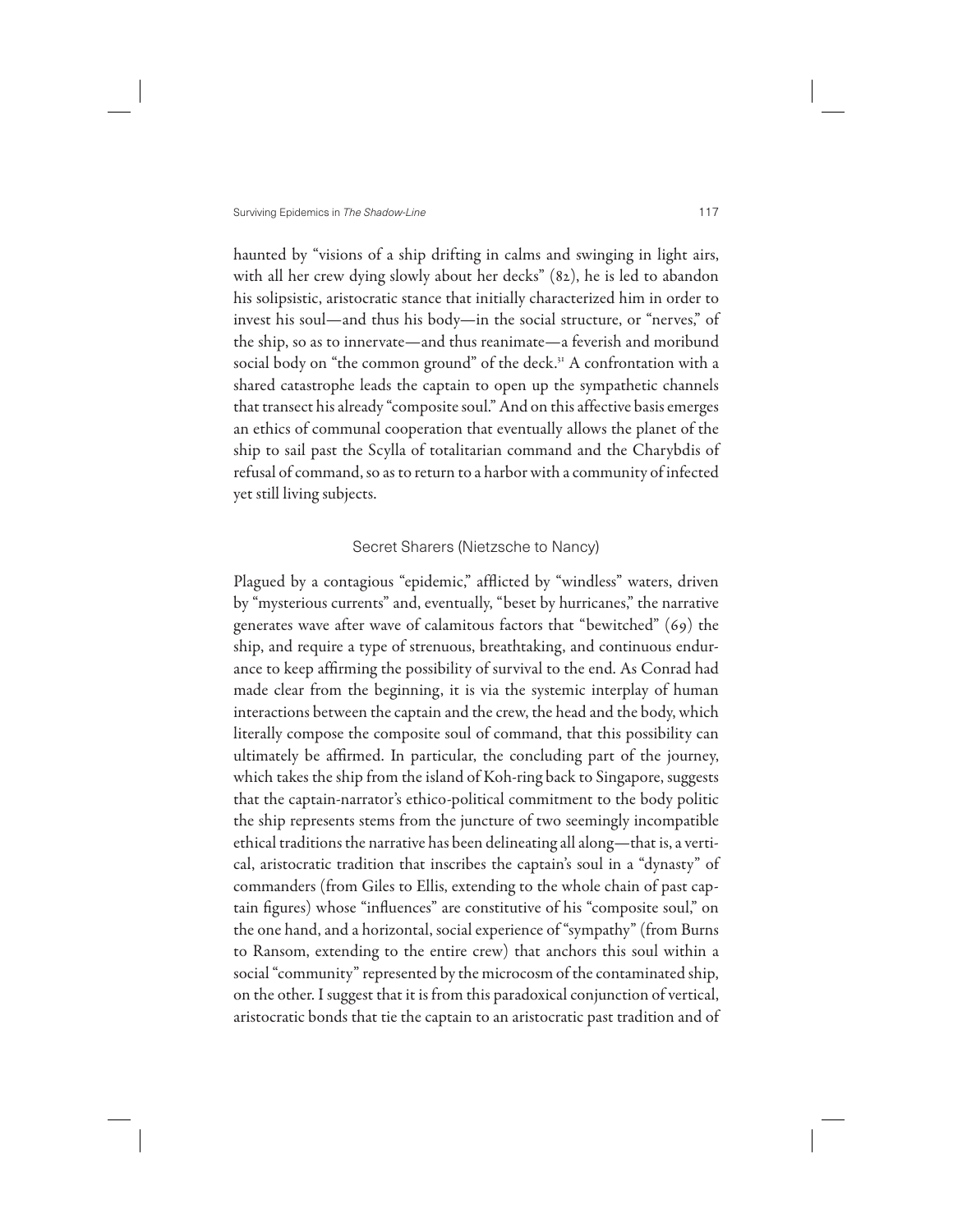the horizontal, democratic bonds that tie him to the present social relations that Conrad's communal ethics of survival emerges.

The bonds of shared solidarity that tie the captain to his fellow sailors are not opposed to the aristocratic soul of command. They rather, provide the living affects that transect the channels of what is already a composite soul. We could, in fact, say that "the composite soul of command" the captain inherits, in theory, from a past "dynastic" tradition of shared "influences," "training," and, above all, "conception of duty" is, in praxis, already organically connected to the horizontal bonds that tie this head, or, if you prefer, this soul, to the social duties that structure the "fine nerves" of the ship. For Conrad, in fact, it is because the soul of command is already informed by what Nietzsche calls, in a psycho-physiological mood, the "social structure of the drives and emotions" that the social duties that structure the ship can exercise such an absorbing affective "claim" on his composite soul, generating a bond so intense that he "could imagine no claim that would be stronger and more absorbing than the claim of that ship." The strength of this claim, in other words, stems from it being not simply an external claim addressed to a singular head. Rather, it is a claim coming from the entire social body on board, a communal body that is—via the ramified "nerves" of the ship—already neurologically connected to the head, part of an inner experience of a soul that is not singular but composite instead. Alternatively, the lived experience of command opens those sympathetic channels that already innervate, but do not yet irrigate, the composite structure of the soul. In his account of the soul as multiplicity, Nietzsche had already stressed that command is an affective affair, as he says: "will is not only a complex of feeling and thinking, but above all an *affect*: and in fact the affect of command" (*BGE* 19:48). Conrad furthers this affective view by putting the composite soul of command in touch with the nerves that tie the ship as social structure. That the head is back in touch with the social body is clear. The captain-narrator realizes, for instance, that "an order has a steadying influence upon him who has to give it" (*SL* 96). The notion of "influence" is thus used again to account for a process of nonverbal communication. Yet this time it does not designate a personal, psychological experience; nor does it have its origin in a totalitarian figure. Rather, it designates a collective, psychic-social dynamic whereby an order on the social body retroacts on the sovereign head, influencing him in return.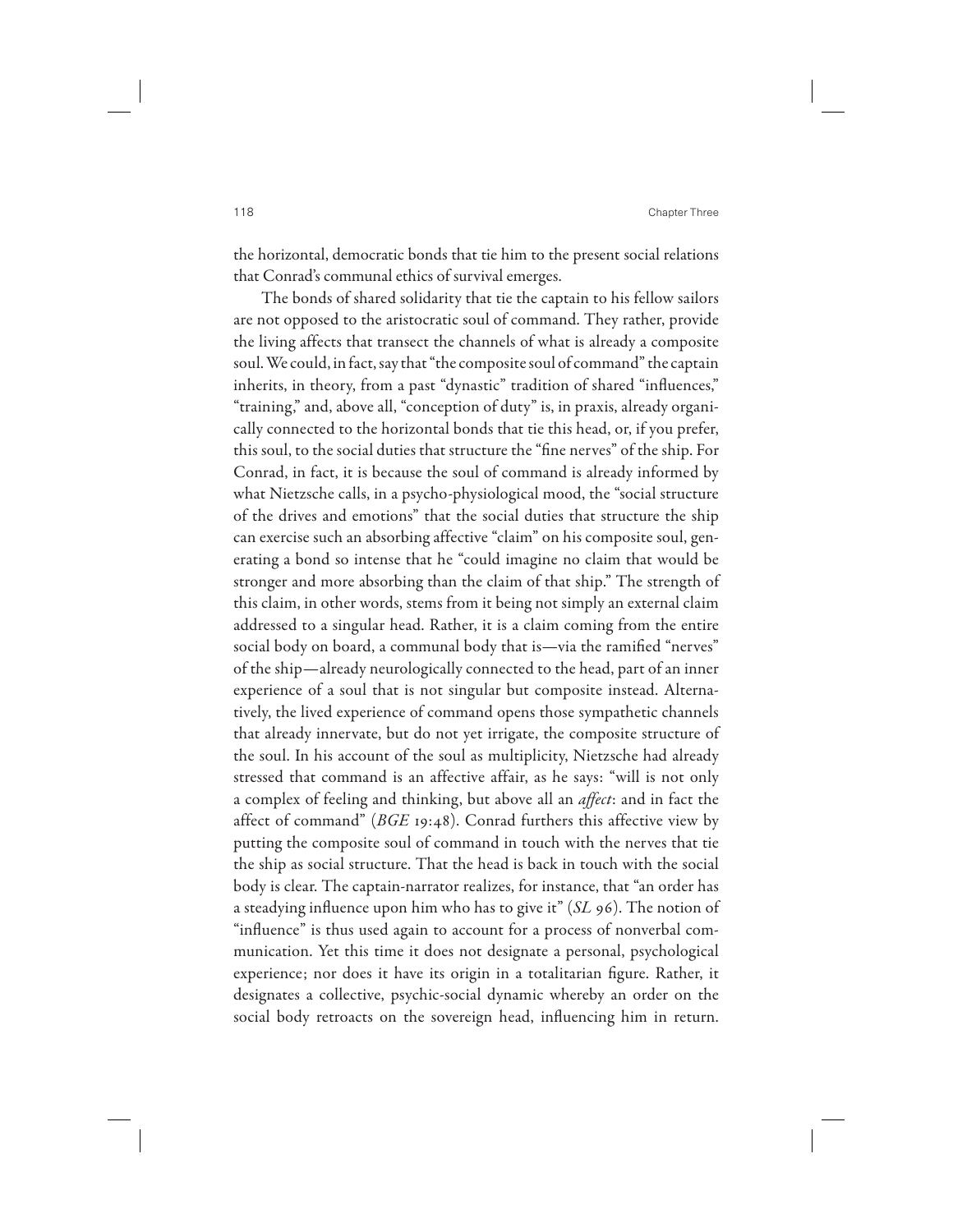This mimetic circulation of reciprocal influences harmonizes the interior structure of the soul of command and the community on deck in a way that balances the microcosm of the social structure of the ship. We are in fact given to think that without these living, experiential bonds that tie the head to the social body and are constitutive of what the narrator calls "the strong magic" (30) of command, the latter is bound to remain what the captain calls "an abstract idea" (38)—a dead concept deprived of the living affects that reanimate this magical experience. In short, for Conrad, the hypothesis of a composite (mimetic) soul innervated by a shared (contagious) experience is necessary to bring a social organism (community) into being.

Conrad's rethinking of the problematic of command grounded on shared, communal foundations looks back to a past maritime tradition; but looking back allows him to anticipate recent developments in ethical theory that think of community in terms of a shared exposition to the limit experience of death. We have already seen that the French philosopher Jean-Luc Nancy develops an ethics of catastrophe based on a conception of intersubjectivity that resonates with Conrad's account of sharing. For both Conrad and Nancy, in fact, the ontological foundations of the self are shared, or, better, *partagés* (both shared and divided) with an other who is neither truly external nor fully internal to the self, but is in a relation of affective communication with the self. Conrad speaks of a "secret sharer" that generates a "mysterious communication" between two connected and disconnected bodies; Nancy speaks of the "sharing that divides and that puts in communication bodies."32 For both novelist and philosopher, the subject is not a self-enclosed, self-sufficient monad but is born out of the intimate experience of sharing. What we must add now is that Conrad and Nancy also have in common an investment in rethinking the foundations of community on the basis of a shared exposure to finitude that threatens to render this community inoperative.

#### From the Inoperative to the Cooperative Community

In *The Inoperative Community* Nancy engages with Georges Bataille's concept of "sovereign communication" to answer the question, "who comes after the subject?" His answer is not "no one," but, rather, everyone who is part of a community of subjects that are not singular because they are already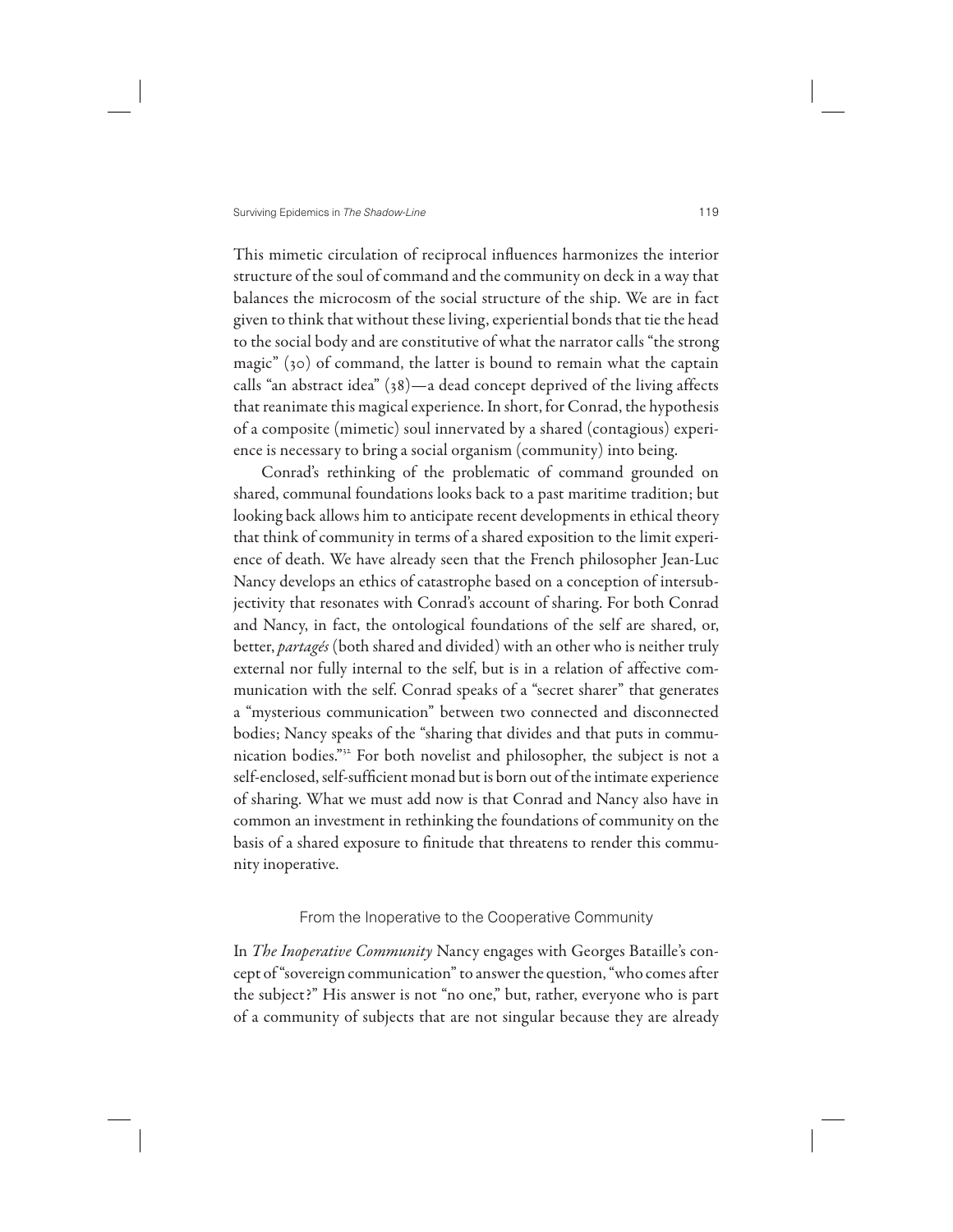plural, or better singular-plural. Nancy's conception of community, like Bataille's conception of communication, offers a challenge to the metaphysics of the subject; it is not simply understood as an assemblage of separate egos but is already constitutive of singularities whose being rests on shared communicative foundations. Nancy writes, for instance, that community "presupposes that we are brought into the world, each and every one of us, according to a dimension of 'in common' that is in no way 'added onto' the dimension of 'being itself, but that is rather co-originary and coextensive with it" (*IC* xxxvii). For Nancy, as for Bataille, but also for Nietzsche and Conrad before him, community is predicated on a conception of subjectivity that is not based on unitary, monadic egos. Rather, community is predicated on a relational conception of the subject that is open to the outside and rests on shared foundations.

This experience of sharing (or *partage*), in which the subject is both connected and divided (*partagé*) with others, for Nancy, emerges from the common confrontation with the limit-experience of death. And this "exposure" to death is, for Nancy, "the essence of community" (29). This is a philosophical point in line with a number of figures who—from Socrates to Heidegger—think of death as the ontological horizon of subjectivity. But it is not only that. In an echo of Lacoue-Labarthe, in fact, Nancy gestures toward what he calls "literature" as an "inscription of the communitarian exposition" inscribed in what he calls "the instant of communication, in the sharing" (39) that philosophy cannot fully articulate via a rational logos. My sense is that he would have found in Conrad's fictions traces of a mimetic supplement to his account of shared community. For Conrad, too, in fact, sharing is the essential constituent of a subject that is not one, because she or he is already double, or better multiple, so intertwined with the other that the ontological distinction between you and me, singular soul and plural soul, no longer holds, giving way to a "shared" or "composite" soul. Similarly, for Conrad, this singular composite soul is part of a community that is not based on a fusion or confusion of identities, but on a shared exposition to the threat of finitude that allows the captain to compear as a singular-composite soul. Nancy's and Conrad's account of community could not be more intimately shared. And given the number of mimetic instances in which the soul, for Conrad, turns out to be double and composite, we are now in a position to say that Conrad, in his writings, goes furthest in his account of what we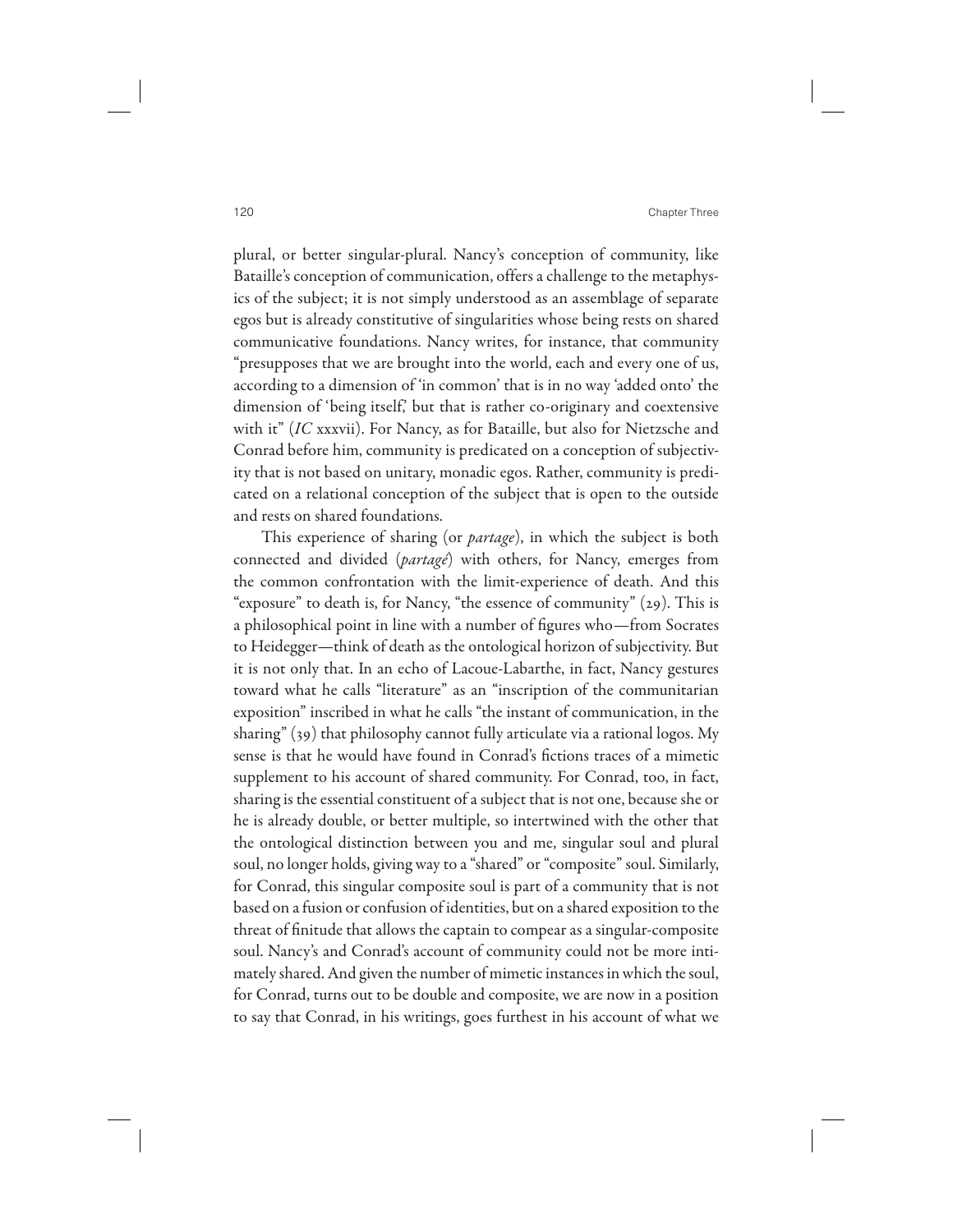have seen Nancy call "you shares me" (*IC* 29). His tales of the homo duplex in particular reveal the immanent experience responsible for sovereign forms of communication that give birth to a community anchored on shared infective and affective foundations.

And yet as both Nancy and Conrad teach us, the experience of shared communication is as much based on conjunctions as on disjunctions, arrivals, and departures. Nancy puts it in Conradian terms as he speaks of "sharing [*partage*] that divides and puts in communication bodies, voices, and writings in general" (*IC* 6). If the shared foundations between Conrad and Nancy remain profound, it is in what divides them perhaps more than in what unites them that lies Conrad's originality. Notice, in fact, that Nancy's philosophical model of "community" is grounded on an ontological exposition of *ipse* restricted to the inner experience of death. Consequently, he does not explicitly address a community exposed to the general equivalence of catastrophe that will preoccupy him later in his career. This is perhaps why he claims that "I recognize that in the death of the other there is nothing recognizable" (33). Yet in Conrad's tales the experience of a shared catastrophe seems to force precisely such a mimetic recognition, perhaps based on the lived affective experience that "you and I are sailors," as Burns puts it while he is exposed to the possibility of his death (*SL* 59). It is thus not surprising that important theoretical shifts of emphasis in their conception of a shared community need to be signaled. Conrad is, in fact, less preoccupied with the impossible confrontation with the limit-experience of finitude and more with the possibility of surviving the limit-experience of catastrophe, less with an ontology of the inoperative community and more with the psychophysiology necessary to render the community operative. There is, indeed, a Nietzschean, life-affirming side in Conrad's writings that supplements contemporary philosophical accounts of death as community by affirming the survival of catastrophe.

The communal ethics that emerges from Conrad's tale, then, suggests that in catastrophic situations haunted by the real possibility of catastrophe, the composition rather than dissolution of community should be at the center of literary and philosophical thought, a community that, with its social body innervated by the head (and vice versa), has all the characteristics of what Conrad also calls a "living organism" (*TOS* 69). To be sure, models of social cohesion based on an organicist view of society in which the head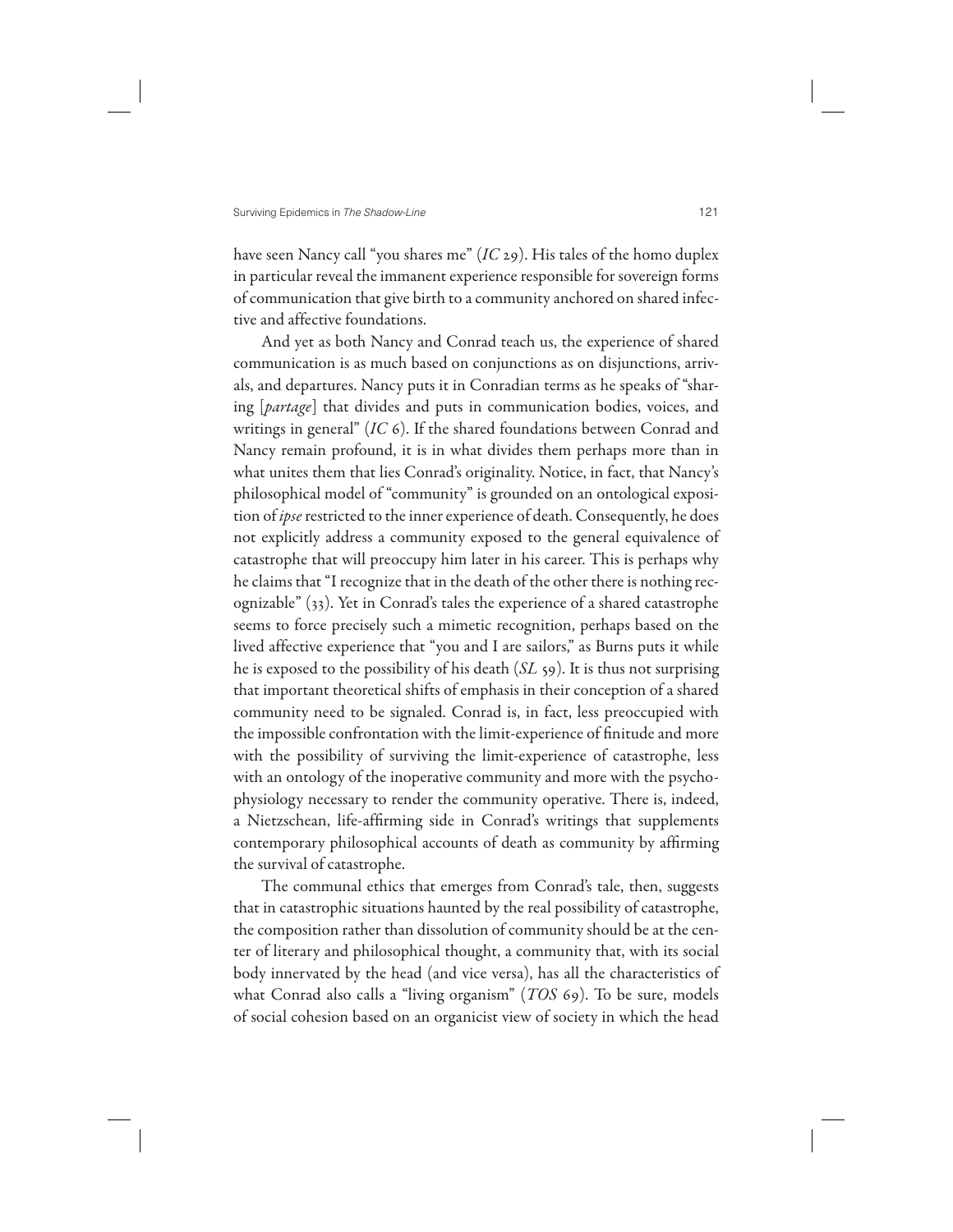governs, by "influence," the body politic have not been popular in the second half of the twentieth century, unsurprisingly given the poisonous effects of popular *Gemeinshaften* predicated on fascist forms of will to power. Nancy is thus right to be "suspicious" of what he calls an "organic communion . . . constituted . . . by a fair distribution of tasks and goods, or by a happy equilibrium of forces and authorities" (*IC* 10, 9), for this community can easily turn into an organism in which a totalitarian head generates fusions or confusions that, in the past, led to unspeakable political horrors (I will return to this). Still, the horrors of the past should not prevent us from looking ahead to the horrors of the future. While the dangers of authoritarian will to power should always be kept in mind for political reasons, and self-contained notions of organic unity have become suspicious for aesthetic reasons, the ancient metaphor of the organism is currently regaining traction for ethical and ecological reasons, especially concerning contemporary preoccupations with epidemic infections and contagious pathologies.<sup>33</sup> Conrad contributes to these debates by adding a diagnostic that shows how a social organism is vulnerable to forms of infection that have the potential to affect equally and in this sense "democratically"—the head and the body. He also dramatizes nonauthoritarian, democratic solutions in which the head cooperates with the entire social organism in order to fight off pathologies and jointly affirm the possibility of collective survival. As he succinctly puts it in *Lord Jim*: "We exist only insofar as we hang together" (170).

Time and again, what emerges from Conrad's communal ethos is that the pathology that infects the social body also generates the possible remedy to cure it. A catastrophic situation that infects the social organism and confronts the community with the specter of death has, paradoxically, the power to generate the collective efforts necessary to keep the organism living. There is an immanent, life-affirming tendency at work in Conrad's communal ethos that cannot afford to think of sharing only as an individual exposure to death. Instead it uses the shadow of death to affirm communal life. This is, indeed, what happens in the end. The ship is hit by a storm, which is not terrific in itself yet, given the pathological state of the crew, has catastrophic implications nonetheless. Enfeebled by the epidemic, crew and captain have to join forces to hoist a sail necessary to keep the ship floating. Here is how Conrad pictures the scene:

The shadows swayed away from me without a word. Those men were the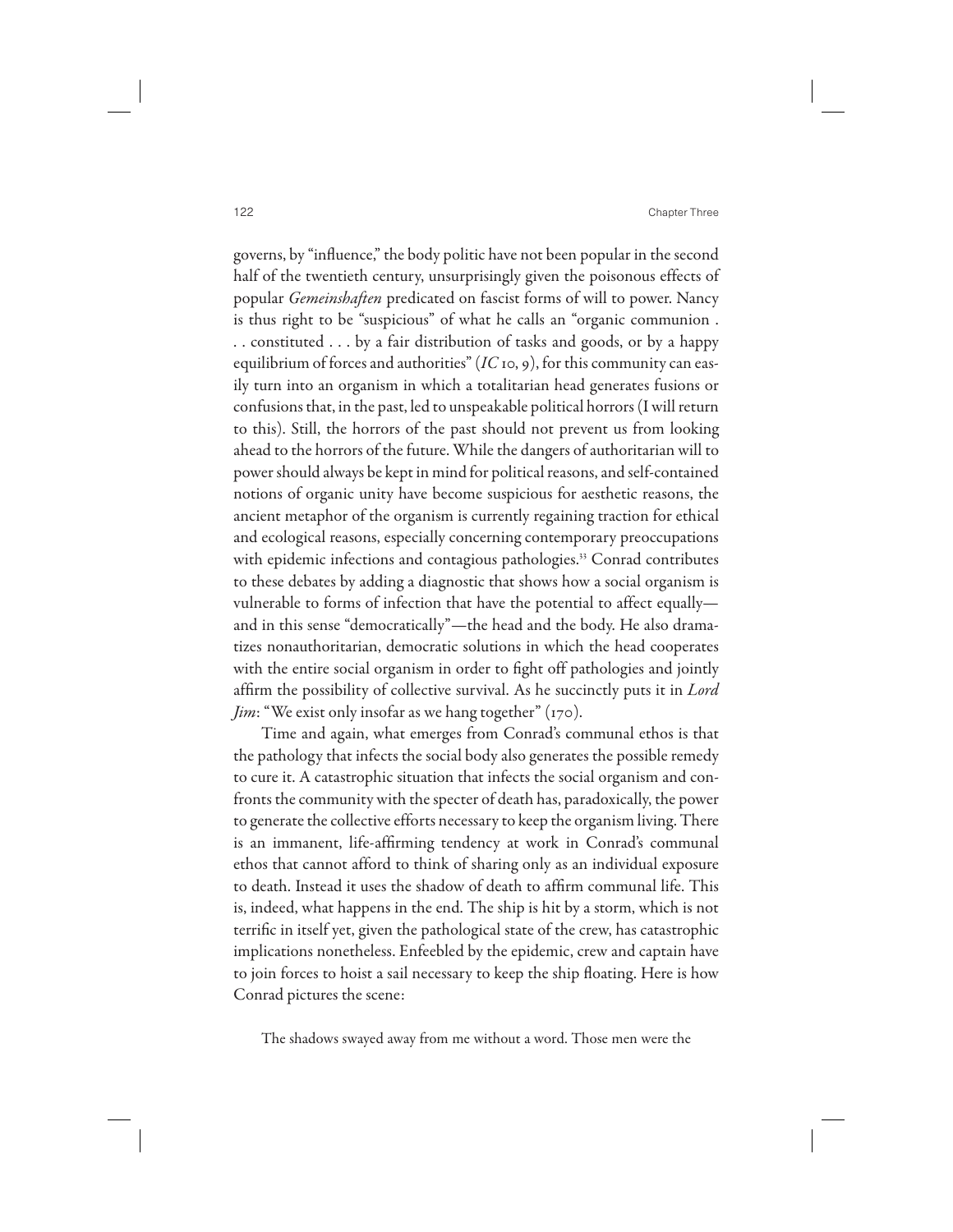ghosts of themselves and their weight on a rope could be no more than the weight of a bunch of ghosts. Indeed, if ever a sail was hauled up by sheer spiritual strength it must have been that sail for, properly speaking, there was no muscle enough for the task in the whole ship, let alone the miserable lot of us on deck. (88)

These subjects are reduced to mere "shadows" or "ghosts"; yet these living ghosts cooperate in order to affirm life. They are animated by a "spiritual strength" that is not singular (the head), nor plural (the body), but is generated by the communal work of a composite crew in which the head works in organic communion with the social body. Spiritual strength, just as communal work, can be perceived as oxymoronic concepts. Nancy, for instance, drawing on Bataille's ontological distinction between work and play, slavery and sovereignty, claims that "community cannot arise from the domain of *work*" since "one does not produce it, one experiences or one is constituted by it as the experience of finitude" (*IC* 31). The secret continuities between Conrad and Bataille, especially when it comes to the experience of the sacred, are profound, and I shall return to them later. And yet in *The Shadow-Line* Conrad transgresses this venerable Bataillean distinction between work and play, slavery and sovereignty, the sacred and the profane. He makes us see that in a catastrophic scenario, work has the power to generate the flow of affect that keeps the infected organism together. For Conrad, in fact, this type of communal work cannot be reduced to a materialistic and servile conception of life, if only because the "strength" involved is not simply physical but "spiritual," an indication that the type of work required to affirm survival in a catastrophic scenario does not belong to the sphere of the profane but of the sacred, not to servile but to sovereign experiences. In short, catastrophe, for Conrad, renders work a sacred, sovereign, and spiritual experience.

It is perhaps no accident that at the final turning point in the narrative, of all affects, Conrad privileges a social, contagious, and, as Bataille would say, sovereign effusion such as "laughter" in order to strengthen the communal bonds of solidarity that ties self to others, while at the same time exorcising supernatural fears. "Well, then—laugh! Laugh—I tell you" (95), Mr. Burns shouts insanely and somewhat comically. And in an attempt to spread this laughter by mimetic contagion to the whole crew, he adds: "Now then—all together. One, two, three—laugh!" (95). This insane laughter is only slightly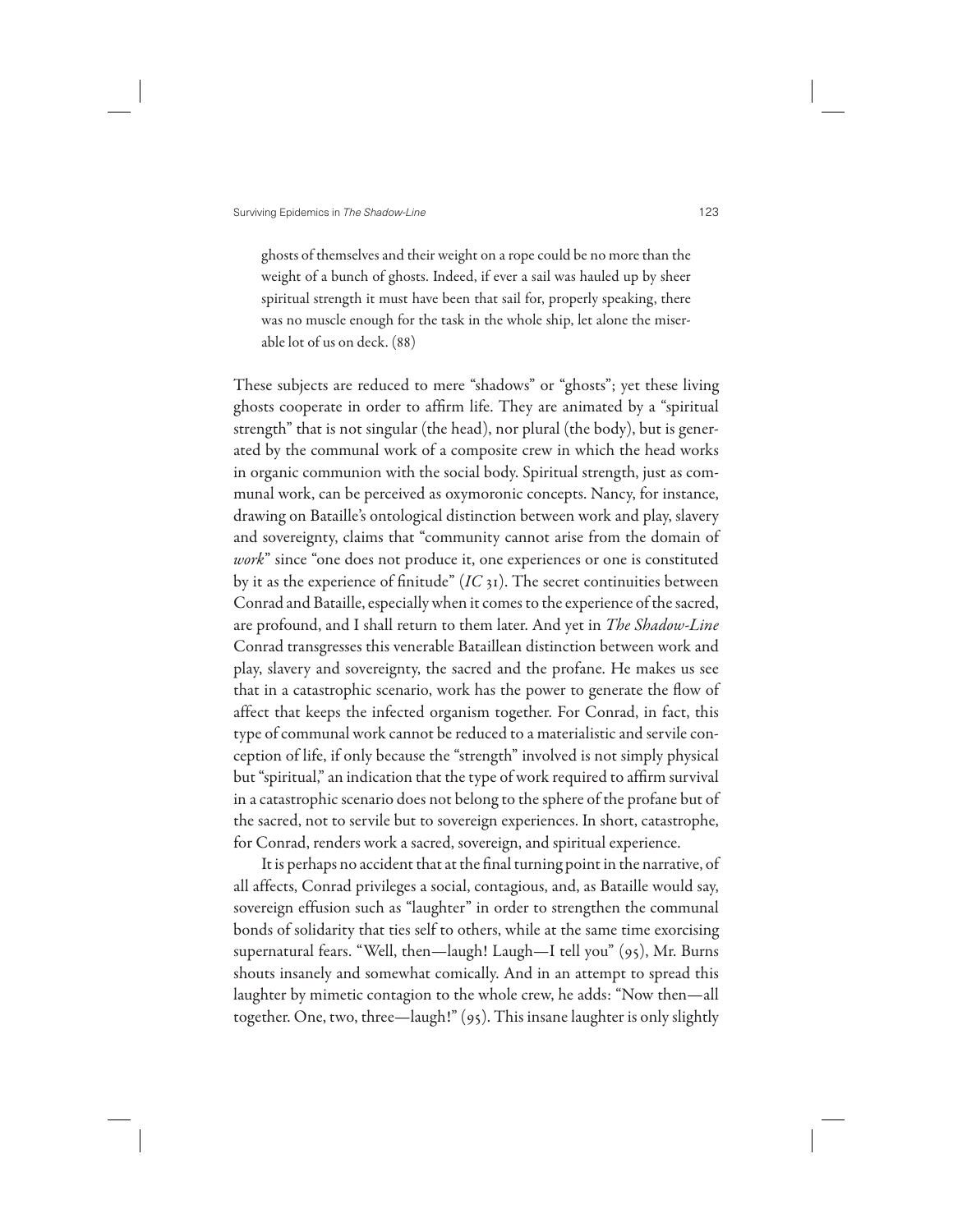124 Chapter Three

comic and does not make the crew burst out in communal laughter, yet the narrative suggests that it is not deprived of magical efficacy. In fact, it marks the end of the storm and the crossing of a "barrier" the captain had been trying to cross all along, a shadow-line that could not be crossed individually but required communal affective cooperation. We are thus given to think that laughter is not only cathartic; it also opens up those sympathetic channels that tie self to others via sacred forms of communication based on joyful, mimetic effusions that generate what I have called elsewhere "the laughter of community."34 The mimetic experience of sovereign communication gives birth to the communal desire of survival, and out of this desire the possibility of cooperative communities to come is at last affirmed. Thus the captainnarrator makes clear to his crew that "the best chance for the ship and the men was in the efforts all of us, sick and well, must make to get her along out of this" (78). The shift from a diegetic perspective that speaks of "the men" from a position of temporal distance, to an immanent, mimetic perspective that includes the pathos of the narrator ("all of us") is indicative of the affective investment, sharing, and cooperation between the head and the social body necessary to overcome a catastrophic conclusion.

■ ■ ■

We were wondering: What is the possible antidote that allows the crew to affirm survival once it has reached the shadow-line that divides the living and the dead? Which principle animates these half-living shadows of disease and starvation? What *The Shadow-Line* suggests, between the lines, is that the strength necessary to affirm survival as individual bodies are infected by a shared pathology stems from a sovereign communication of souls who are not singular (the head) nor solely plural (the body). They are, rather, composite souls in the sense that each soul is mimetically entangled with another, composing an affective chain of solidarity that holds subjects together forming a social and cooperative organism (the community). Thus understood, the Conradian emphasis on the notion of "composite soul" and the "spiritual" strength it generates stems from the immanent realization that the soul is a living breath that animates a collective organism. Hence the individual, far from being indivisible, is fundamentally interconnected in a web of other souls in such a fundamental way that one soul feels, responds to and supplements the failings of another soul in a shared feeling of solidarity that, at the